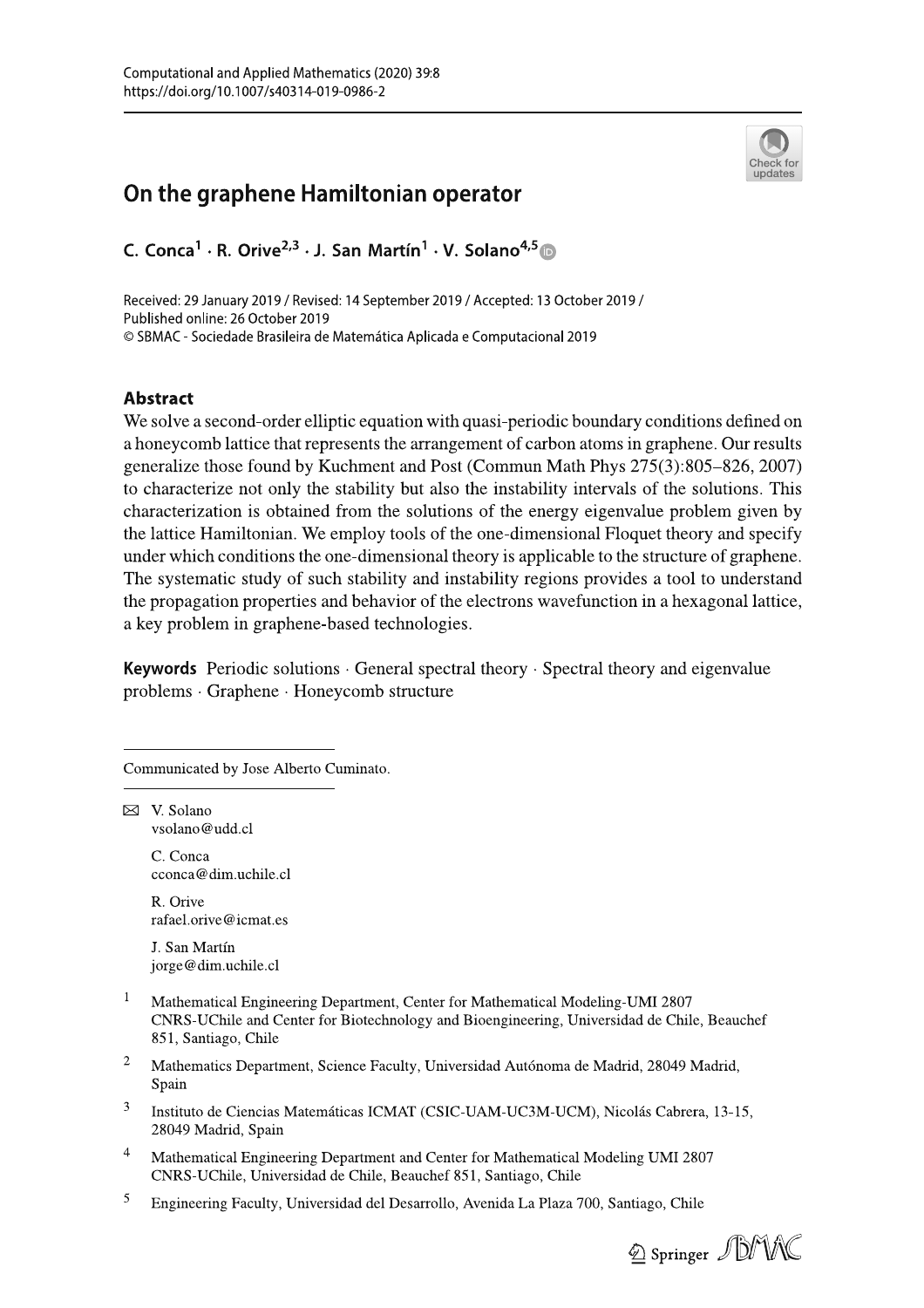Mathematics Subject Classification  $34L05 \cdot 82D80 \cdot 34B60 \cdot 34B45 \cdot 47A10 \cdot 34D20$ 

#### 1 Introduction

Graphene is a honeycomb lattice of carbon atoms. Recently, it has attracted a lot of attention due to its peculiar electronic and mechanical properties and broad range of applications (Harris 2002; Katsnelson 2007; Kuchment and Post 2007; Saito et al. 1998). To predict and understand this properties, mathematical models are not only useful but necessary. This problem has been approached from different scientific fields such as quantum networks (e.g., Amovilli et al. 2004; Korotyaev and Lobanov 2007, 2006; Leys et al. 2004), also called quantum graphs, in chemistry (Pauling 1936; Ruedenberg and Scherr 1953) and physics (Alexander 1983; Avron et al. 1988; De Gennes 1981; Mills and Montroll 1970; Montroll 1970) (see also Kuchment 2002, 2004 and references therein). The characterization of the dispersion relation of the honeycomb lattice is of particular interest for exploiting graphene electronic properties. This is obtained from the solution of the energy eigenvalue problem given by the lattice Hamiltonian. A method to completely characterize the set of solutions is to divide its analysis in stability and instability intervals, previously done for a one-dimensional system in  $\mathbb R$  (Allaire and Orive 2005).

We will present the graphene  $G$  defined as a graph, i.e., with its respective components: a set of vertices  $V$  and a set of edges  $A$ . Then we will define two spaces in the geometrical basis G,  $L^2(G)$  and  $H^2(G)$ , that allow us to solve the Hamiltonian in the edges of G as  $\mathcal{H}: H^2(G) \subset L^2(G) \to L^2(G)$ . Thus, the functions  $\Psi = (\Psi_a)_{a \in \mathcal{A}}$  such that  $\mathcal{H}\Psi = \lambda \Psi$ have to satisfy the following conditions:

- (i)  $\sum_{a \in A} ||\Psi_a||^2_{H^2(a)} < \infty.$
- (ii) For all  $v \in V$ , for all  $a_1, a_2 \in A$ ,  $[v \in a_1 \cap a_2 \Rightarrow \Psi_{a_1}(v) = \Psi_{a_2}(v)]$  (continuity condition).
- (iii) For all  $\mathbf{v} \in \mathcal{V}$ ,  $\sum_{\substack{\mathbf{v}_2 \in \mathcal{V} \\ [\mathbf{v}, \mathbf{v}_2] \in \mathcal{A}}} D\Psi_{[\mathbf{v}, \mathbf{v}_2]}(\mathbf{v}; \mathbf{v}_2 \mathbf{v}) = 0$ , where  $D\Psi_{[\mathbf{v}, \mathbf{v}_2]}(\mathbf{v}; \mathbf{v}_2 \mathbf{v})$  is the directional derivative of the function  $\Psi_{[\nu,\nu_2]}$  at the point in the direction of  $[\nu_2 - \nu]$ (flow condition).

From these special and particular conditions, we will obtain the important results presented in this paper. We completely characterize the stability and instability intervals of a energy eigenvalues problem in a honeycomb lattice  $G$ , showing the versatility of this approach. However, remarkable difference is present in the structure of the stability regions raising from the more complex structure of graphene-like systems.

The paper is structured as follows. Section 2 explains the results known as Floquet Theory applied to our particular case as it is developed in Allaire and Orive (2005). In Sect. 3, the graphene G is defined geometrically. Section 4 shows how the Hamiltonian operator  $H$  acts through G and the parametrization that allows us to identify each edge with the segment  $[0, 1]$ . From the given theoretical frame, in Sect. 5, we look for a characterization of the functions  $\Psi = (\Psi_a)_{a \in A}$  that satisfies the conditions of continuity and flow (ii)–(iii). To analyze the graphene spectrum, in Sect. 6, we study the functions  $\Psi$  that satisfies such conditions, along with the eigenvalue equation  $\mathcal{H}\Psi = \lambda \Psi$  and properties of quasi-periodicity. Finally, we determine for which values of  $\lambda$  these solutions are bounded or unbounded, analyzing the respective dispersion relation.

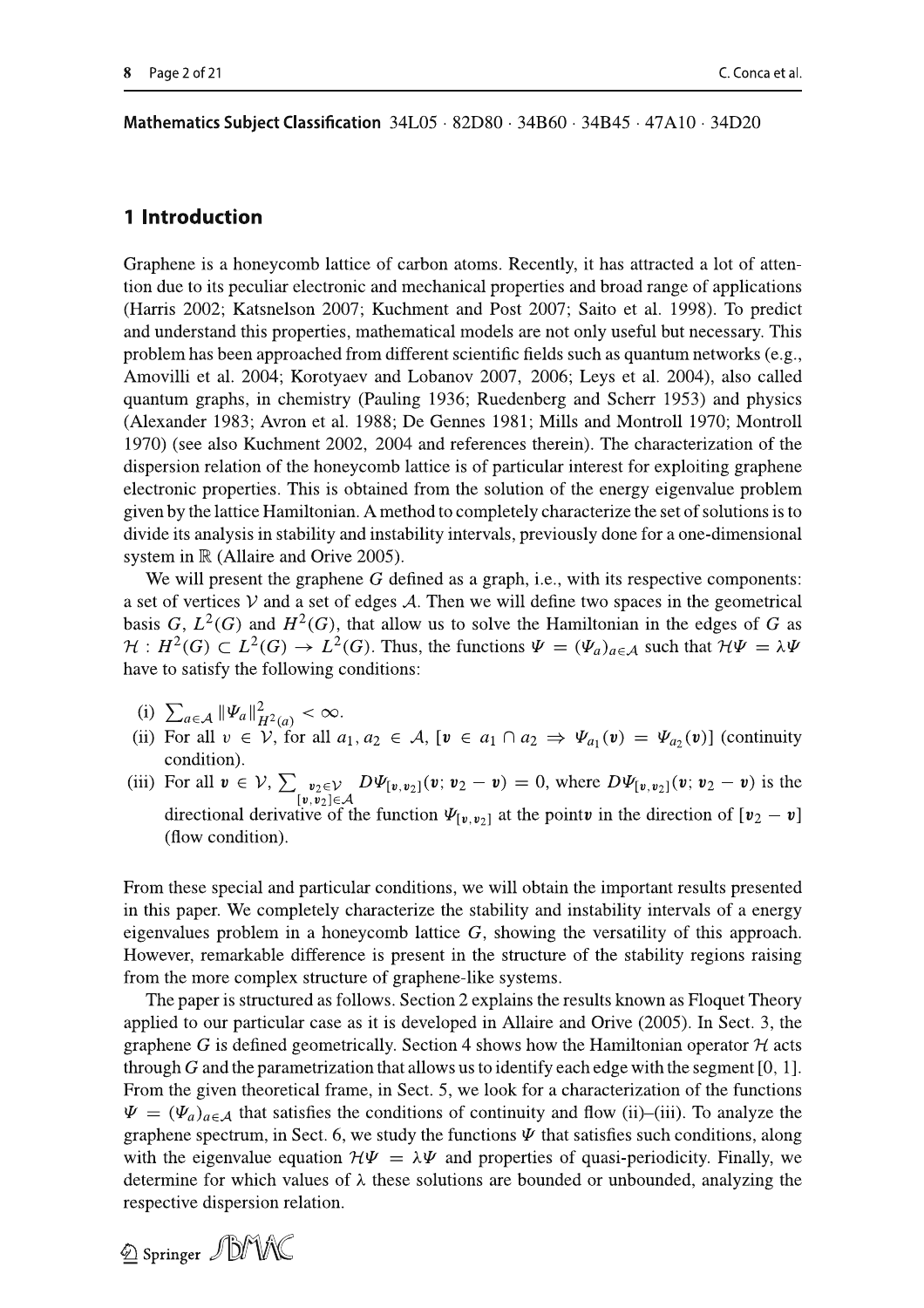**On the graphene Herniftonian osperator<br>
2 Theoretical framework<br>
We will center our analysis in the result shown by Allaire and Orive in Allaire and Orive<br>
(2003), where the authors propose to find the stability and Driv** 

$$
-u''(x) + V(x)u(x) = \lambda u(x).
$$
 (1)

9there, the function *V* is real, piecewise-continuous and 1-periodic. We know that Eq. (1) has a basis of two linearly independent solutions *ψ*<sub>1</sub>(·; λ) and *ψ*<sub>2</sub>(·; λ), functions of the parameter λ, that satisfy  $\varphi$ 

$$
\varphi_1(0; \lambda) = 1, \varphi'_1(0; \lambda) = 0, \varphi_2(0; \lambda) = 0, \varphi'_2(0; \lambda) = 1.
$$
 (2)

$$
u(x) = u(0)\varphi_1(x;\lambda) + u'(0)\varphi_2(x;\lambda).
$$
 (3)

$$
\mathcal{D}(\lambda) = \varphi_1(1; \lambda) + \varphi_2'(1; \lambda).
$$

$$
\varphi_2'(1; \lambda) = \varphi_1(1; \lambda), \tag{4}
$$

$$
\mathcal{D} = 2\varphi_1(1; \lambda). \tag{5}
$$

 $\varphi_1(0; \lambda) = 1$ ,  $\varphi_1'(0; \lambda) = 0$ ,  $\varphi_2(0; \lambda) = 0$ ,  $\varphi_2'(0; \lambda) = 1$ <br>
It is clear that any solution *u* of (1) can be written as a linear combinati<br>  $u(x) = u(0)\varphi_1(x; \lambda) + u'(0)\varphi_2(x; \lambda)$ .<br>
The *discriminant* of (1) is given  $u(x) = u(0)\varphi_1(x; \lambda) + u'(0)\varphi_2(x; \lambda).$ <br>
The discriminant of (1) is given by<br>  $\mathcal{D}(x) = \varphi_1(1; \lambda) + \varphi_2'(1; \lambda).$ <br>
If the function V satisfies the symmetry relation  $V(1-x) = V(x)$ , then<br>  $\varphi_2'(1; \lambda) = \varphi_1(1; \lambda),$ <br>  $\varphi_2'(1; \lambda) = \varphi_$ 

$$
\cdots < \alpha_0 < \beta_0 \leq \beta_1 < \alpha_1 \leq \alpha_2 < \beta_2 \leq \beta_3 < \alpha_3 \leq \alpha_4 < \cdots
$$

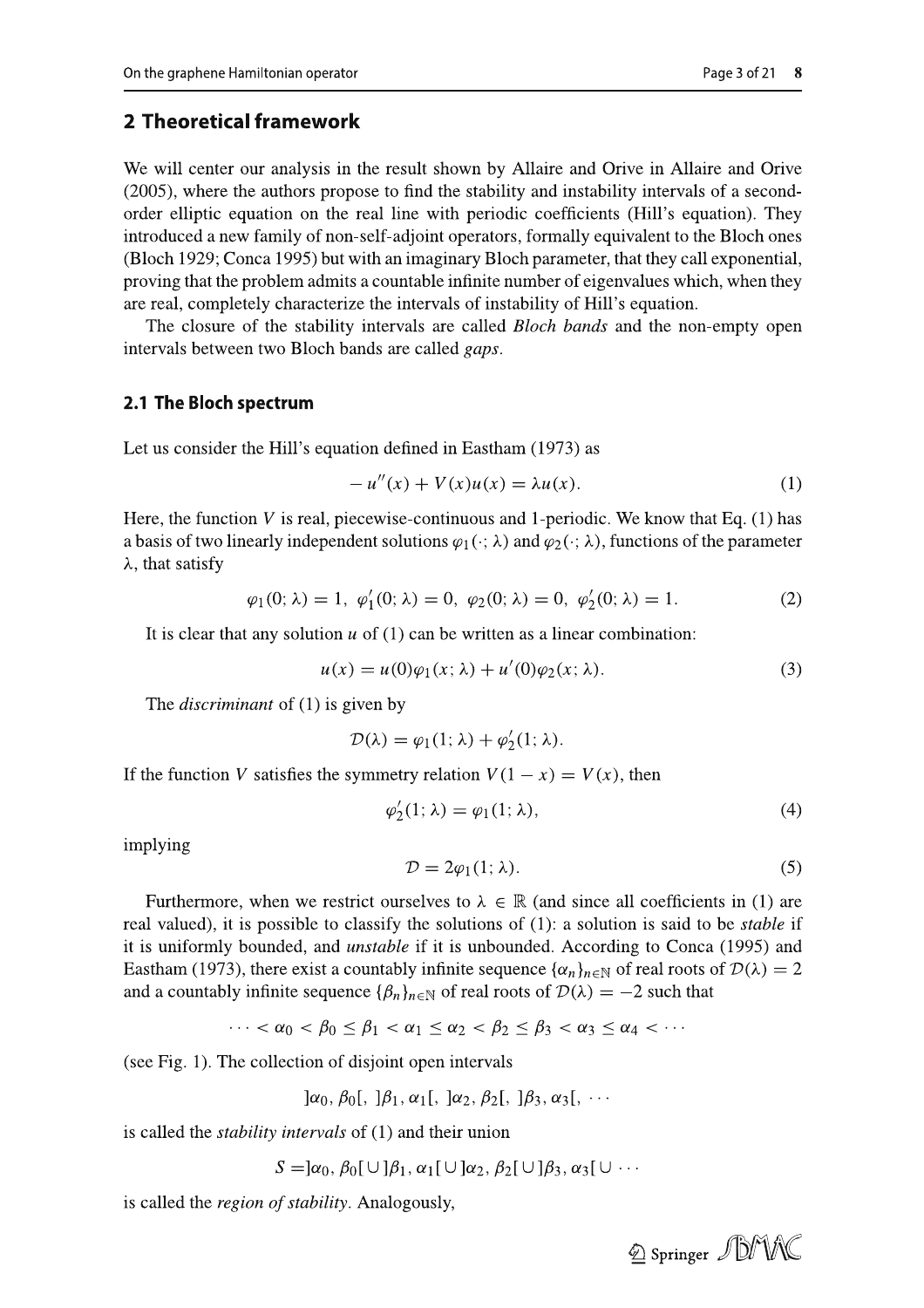

Fig. 1 The numbers  $\alpha_n$  and  $\beta_n$  organized in stability and instability intervals

$$
U = ]-\infty, \alpha_0[\cup]\beta_0, \beta_1[\cup]\alpha_1, \alpha_2[\cup]\beta_2, \beta_3[\cup \cdots
$$

is called the *region of instability*. In consequence,  $|\mathcal{D}(\lambda)| < 2$  for  $\lambda \in S$ , and  $|\mathcal{D}(\lambda)| > 2$  for  $\lambda \in U$ .

In addition, from the Floquet's Theory (Eastham 1973), we have

- (i) For  $\lambda \in U$ , there exists  $\theta \in \mathbb{R} \setminus \{0\}$  such that (1) has two linearly independent solutions of the type  $e^{\theta x} p_1(x)$  and  $e^{-\theta x} p_2(x)$ , with  $p_1$ ,  $p_2$  1-periodic and characteristic multipliers  $\rho_1 = e^{\theta}$  and  $\rho_2 = e^{-\theta}$ ; or, with  $p_1$ ,  $p_2$  semi-periodic and characteristic multipliers  $\rho_1 = -e^{\theta}$  and  $\rho_2 = -e^{-\theta}$ .
- (ii) For  $\lambda \in S$ , there exists  $\theta \in ]0, \pi[$ , or  $\theta \in ]-\pi, 0[$ , such that (1) has two linearly independent solutions of the type  $e^{i\theta x} p_1(x)$  and  $e^{-i\theta x} p_2(x)$ , with  $p_1$ ,  $p_2$  1-periodic and characteristic multipliers  $\rho_1 = e^{i\theta}$  and  $\rho_2 = e^{-i\theta}$ .
- (iii) If  $\alpha_{2k+1} = \alpha_{2k+2}$ , then for  $\lambda = \alpha_{2k+1} = \alpha_{2k+2}$ , Eq. (1) has two linearly independent solutions  $p_1 y p_2 1$ -periodic. If  $\alpha_{2k+1} < \alpha_{2k+2}$ , then for  $\lambda = \alpha_{2k+1}$  and for  $\lambda = \alpha_{2k+2}$ , Eq. (1) has two linearly independent solutions of the type  $p_1(x)$  and  $xp_1(x) + p_2(x)$ , with  $p_1$  and  $p_2$  1-periodic.
- (iv) If  $\beta_{2k} = \beta_{2k+1}$ , then for  $\lambda = \beta_{2k} = \beta_{2k+1}$ , Eq. (1) has two linearly independent solutions  $p_1$  y  $p_2$  semi-periodic. If  $\beta_{2k} < \beta_{2k+1}$ , then for  $\lambda = \beta_{2k}$  and for  $\lambda = \beta_{2k+1}$ , Eq. (1) has two linearly independent solutions of the type  $p_1(x)$  and  $xp_1(x) + p_2(x)$ , with  $p_1$  and  $p_2$  semi-periodic.

We recall other classical results of a theory on the eigenvalue structure of  $(1)$ , known as the Bloch Decomposition Theory (Aguirre and Conca 1988; Conca and Vanninathan 1997). If we consider (1) as a spectral problem in  $L^2(\mathbb{R})$ , it is a natural question to determine its spectrum. To this end, we consider the following Bloch spectral problem parameterized by  $\theta \in \mathbb{R}$ :

Find 
$$
\lambda = \lambda(\theta) \in \mathbb{R}
$$
 and  $\Psi = \Psi(x, \theta)$ ;  
\n
$$
-\Psi''(x, \theta) + V(x)\Psi(x, \theta) = \lambda(\theta)\Psi(x, \theta) \text{ in } \mathbb{R}
$$
\n
$$
\Psi(x + 1, \theta) = e^{i\theta}\Psi(x, \theta), \quad \forall x.
$$
\n(6)

It is well known that for each  $\theta \in ]-\pi, \pi]$ , the above spectral problem (6) admits a discrete sequence of eigenvalues with the following properties

$$
0\leq \lambda_1(\theta)\leq \cdots\leq \lambda_m(\theta)\leq \cdots\to \infty,
$$

for all  $m > 1$ ,  $\lambda_m(\theta)$  is a Lipschitz's function of  $\theta \in Y' = ] - \pi, \pi]$ .

The Bloch spectrum (Aguirre and Conca 1988; Conca and Vanninathan 1997) is defined as

$$
\sigma_B = \{\lambda_m(\theta) : \theta \in Y', m \ge 1\} = \bigcup_{m \ge 1} \left[ \min_{\theta \in Y'} \lambda_m(\theta), \max_{\theta \in Y'} \lambda_m(\theta) \right].
$$

Also, for all  $k \ge 1$ ,  $\alpha_k = \lambda_k(0)$ ,  $\beta_k = \lambda_k(\pi)$  and

$$
\sigma_B = [\alpha_0, \beta_0] \cup [\beta_1, \alpha_1] \cup [\alpha_2, \beta_2] \cup [\beta_3, \alpha_3] \cup \cdots
$$

In particular,  $\lambda_{2k-1}(0)$  is the minimum of  $\lambda_{2k-1}(\theta)$ , while  $\lambda_{2k-1}(\pi)$  is the maximum of  $\lambda_{2k-1}(\theta)$ , and  $\lambda_{2k}(0)$  is the maximum of  $\lambda_{2k}(\theta)$ , while  $\lambda_{2k}(\pi)$  is the minimum of  $\lambda_{2k}(\theta)$ .

 $\textcircled{2}$  Springer  $\textcircled{1}$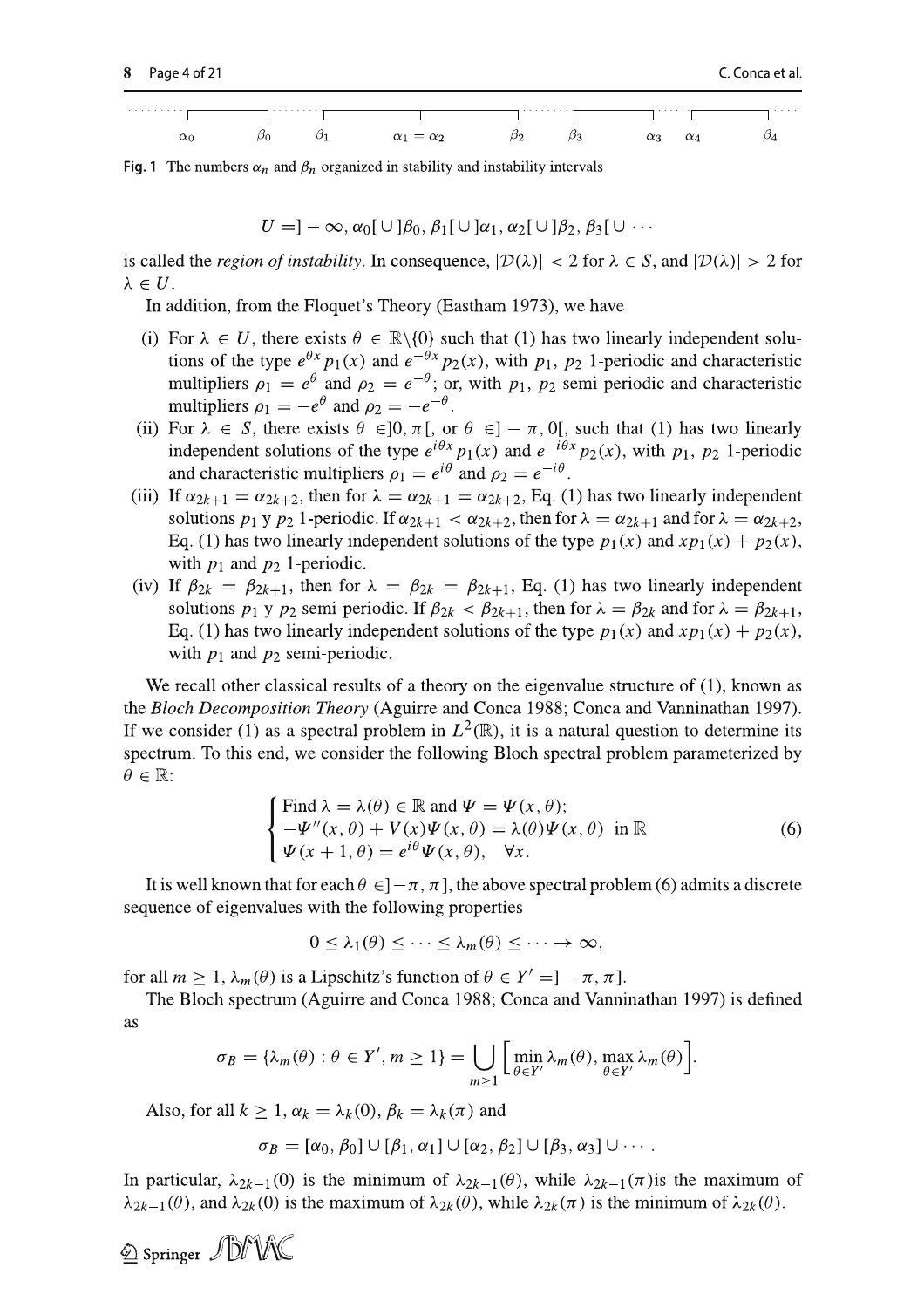Thus, we have a characterization for the region of stability  $S$  of the Hill's equation (1). The closure of the stability intervals are precisely the called *Bloch bands*, i.e.,

$$
[\alpha_m, \beta_m] = \left[ \min_{\theta \in Y'} \lambda_m(\theta), \max_{\theta \in Y'} \lambda_m(\theta) \right].
$$

The non-empty open intervals between two Bloch bands are called *gaps*. Their union, together with the unbounded open interval below the first Bloch band, is exactly the unstable region  $U$ .

#### 2.2 The exponential spectrum

In this section, we define the exponential spectrum of Eq.  $(1)$ . Let us consider the following two spectral problems parameterized by  $\theta \in \mathbb{R}$ .

Find 
$$
\mu = \mu(\theta) \in \mathbb{R}
$$
 and  $\Psi = \Psi(x, \theta)$ ;  
\n
$$
-\Psi''(x, \theta) + V(x)\Psi(x, \theta) = \mu(\theta)\Psi(x, \theta)
$$
\n
$$
\Psi(x + 1, \theta) = e^{\theta}\Psi(x, \theta), \quad \forall x.
$$
\n(7)

$$
\begin{cases}\n\text{Find } \nu = \nu(\theta) \in \mathbb{R} \text{ y } \Psi = \Psi(x, \theta); \\
-\Psi''(x, \theta) + V(x)\Psi(x, \theta) = \nu(\theta)\Psi(x, \theta) \\
\Psi(x+1, \theta) = -e^{\theta}\Psi(x, \theta), \quad \forall x.\n\end{cases} \tag{8}
$$

We have the following results.

(i) For any  $\theta \in \mathbb{R}$ , there exists a minimal first eigenvalue  $\mu_0$  of (7) which is real, simple and such that  $\theta \mapsto \mu_0(\theta)$  is analytic, concave and even. Also,

$$
\lim_{\theta \to +\infty} \mu_0(\theta) = -\infty \text{ and}
$$
  

$$
\max_{\theta \in \mathbb{R}} \mu_0(\theta) = \mu_0(0) = \lambda_0(0) = \alpha_0
$$

(ii) Assume that  $\beta_{2k} \leq \beta_{2k+1}$ . Then there exists  $\theta_{2k,2k+1} \geq 0$  such that, for  $\theta \in ]-\theta_{2k,2k+1}$ ,  $\theta_{2k,2k+1}$ , there exist  $v_{2k}(\theta)$ ,  $v_{2k+1}(\theta)$  real and simple eigenvalues of (8) which satisfy  $\theta \mapsto \nu_{2k}(\theta)$ ,  $\nu_{2k+1}(\theta)$  are analytic and even, and  $\nu_{2k}(\theta)$ ,  $\nu_{2k+1}(\theta)$  are strictly monotone on [0,  $\theta_{2k,2k+1}$ ]. Also,

> $\min_{\theta \in [0,\theta_{2k},2k+1]} v_{2k}(\theta) = v_{2k}(0) = \lambda_{2k}(\pi) = \beta_{2k},$  $\max_{\theta \in [0,\theta_{2k,2k+1}]} v_{2k+1}(\theta) = v_{2k+1}(0) = \lambda_{2k+1}(\pi) = \beta_{2k+1},$  $\lim_{|\theta| \to \theta_{2k,2k+1}} v_{2k}(\theta) = \lim_{|\theta| \to \theta_{2k,2k+1}} v_{2k+1}(\theta) = v_{2k,2k+1},$  $\{v_{2k}(\theta): \theta \in [0, \theta_{2k, 2k+1}]\} = [b_{2k}, v_{2k, 2k+1}]$  and  $\{v_{2k+1}(\theta): \theta \in [0, \theta_{2k,2k+1}]\} = [v_{2k,2k+1}, b_{2k+1}].$

(iii) Assume that  $\alpha_{2k+1} \leq \alpha_{2k+2}$ . Then there exists  $\theta_{2k+1,2k+2} \geq 0$  such that, for  $\theta \in ]-\theta_{2k+1,2k+2},\theta_{2k+1,2k+2}[$ , there exist  $\mu_{2k+1}(\theta), \mu_{2k+2}(\theta)$  real and simple eigenvalues of (7) which satisfy  $\theta \mapsto \mu_{2k+1}(\theta), \mu_{2k+2}(\theta)$  are analytic and even, and  $\mu_{2k+1}(\theta)$ ,  $\mu_{2k+2}(\theta)$  are strictly monotone on [0,  $\theta_{2k+1,2k+2}$ ]. Also,

> $\min_{\theta \in [0, \theta_{2k+1,2k+2}]} \mu_{2k+1}(\theta) = \mu_{2k+1}(0) = \lambda_{2k+1}(\pi) = \alpha_{2k+1},$  $\max_{\theta \in [0,\theta_{2k+1,2k+2}]} \mu_{2k+2}(\theta) = \mu_{2k+2}(0) = \lambda_{2k+2}(\pi) = \alpha_{2k+2},$  $\lim_{|\theta| \to \theta_{2k+1,2k+2}} \mu_{2k+1}(\theta) = \lim_{|\theta| \to \theta_{2k+1,2k+2}} \mu_{2k+2}(\theta) = \mu_{2k+1,2k+2},$  $\{\mu_{2k+1}(\theta) : \theta \in [0, \theta_{2k+1,2k+2}]\} = [a_{2k+1}, \mu_{2k+1,2k+2}]$  and  $\{\mu_{2k+2}(\theta): \theta \in [0, \theta_{2k+1,2k+2}]\} = [\mu_{2k+1,2k+2}, a_{2k+2}].$

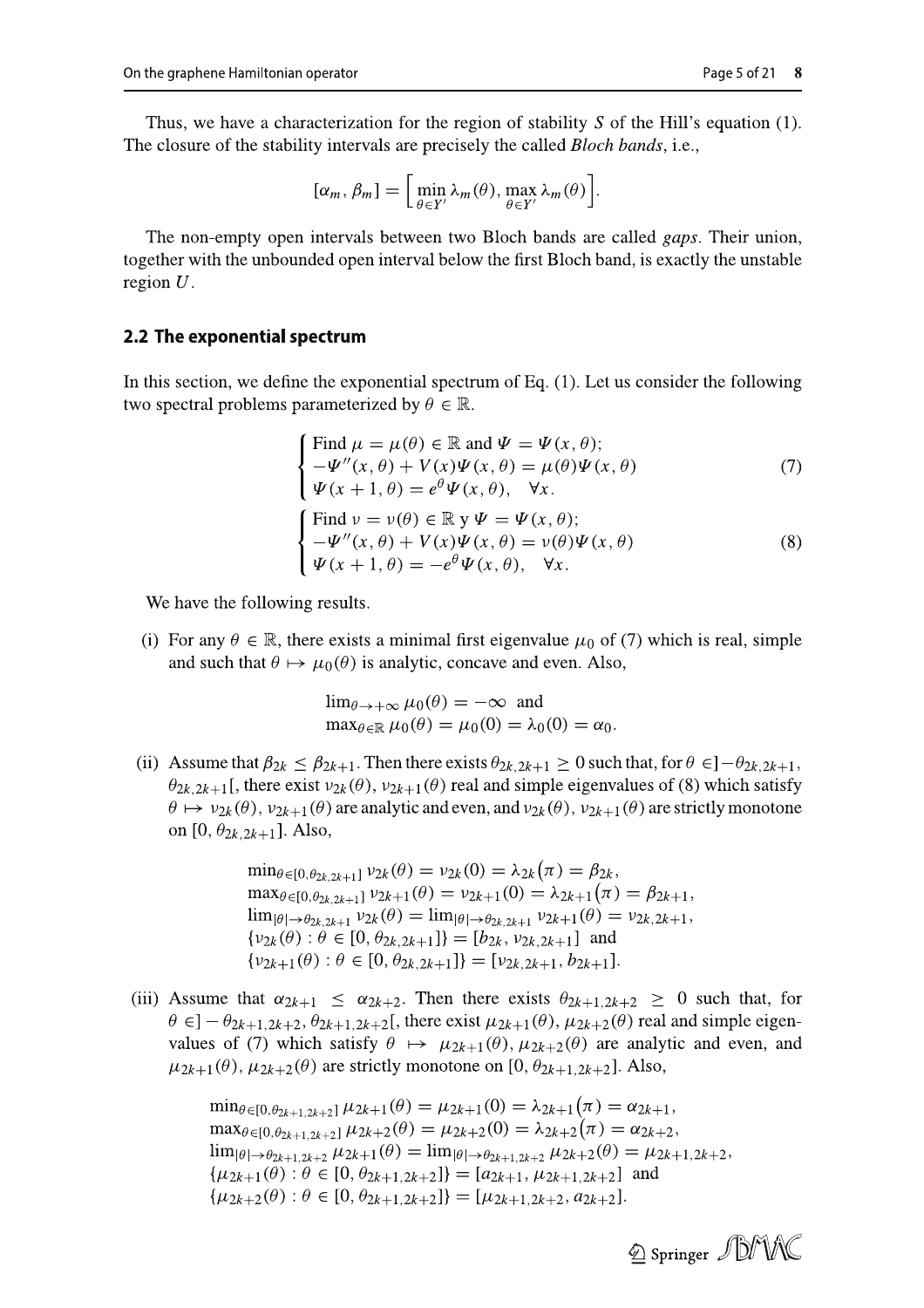

Fig. 2 Vertices  $v_i^j$  and  $\hat{v}_i^j$  representing the graphene G

Thus, the authors of Allaire and Orive (2005) conclude that

$$
\mathbb{R} = \sigma_B \cup \sigma_e \quad \text{and} \quad \sigma_B \cap \sigma_e = \bigcup_{i=0}^{+\infty} \{\alpha_i\} \cup \{\beta_i\},\tag{9}
$$

where

$$
\sigma_e = {\mu_0(\theta) : \theta \in \mathbb{R}} \cup {\mu_{2k+1}(\theta), \mu_{2k+2}(\theta) : \theta \in [0, \theta_{2k+1, 2k+2}]} \cup {\nu_{2k}(\theta), \nu_{2k+1}(\theta) : \theta \in [0, \theta_{2k, 2k+1}]}.
$$

We can see that if  $\varphi_1(\cdot; \lambda)$  is the function defined in (2), then there exists three sets,  $\mathfrak{A}, \mathfrak{B}$ y C, such that

$$
\lambda \in \mathfrak{A} \Leftrightarrow |\varphi_1(t; \lambda)| \le 1, \ \forall t \in \mathbb{R}, \tag{10}
$$

$$
\lambda \in \mathfrak{B} \Leftrightarrow \varphi_1(t; \lambda) > 1, \quad \forall t \in \mathbb{R}, \tag{11}
$$

$$
\lambda \in \mathfrak{C} \Leftrightarrow \varphi_1(t; \lambda) < -1, \ \forall t \in \mathbb{R}.\tag{12}
$$

# 3 The graphene

The graphene is a substance made of pure carbon, where the atoms follow a regular hexagon pattern. This atoms are mathematically described by a set of vertices  $V \subseteq \mathbb{R}^2$  as Fig. 2 shows.

More precisely, let us introduce the vectors

$$
\boldsymbol{e}_1 = \left(\frac{3}{2}, \frac{\sqrt{3}}{2}\right) \quad \text{and} \quad \boldsymbol{e}_2 = \left(0, \sqrt{3}\right). \tag{13}
$$

Then, the set of vertices  $V$  is defined by

$$
\mathcal{V} = \{ \mathbf{v}_i^j, \hat{\mathbf{v}}_i^j : i, j \in \mathbb{Z} \},\tag{14}
$$

where the family of vertices  $(v_i^j)_{i,j \in \mathbb{Z}}$  and  $(\hat{v}_i^j)_{i,j \in \mathbb{Z}}$  are defined by the relations:

$$
\mathbf{v}_i^j = i\mathbf{e}_1 + j\mathbf{e}_2,\tag{15}
$$

$$
\hat{\mathbf{v}}_i^j = \mathbf{v}_i^j + (1, 0). \tag{16}
$$

2 Springer JDM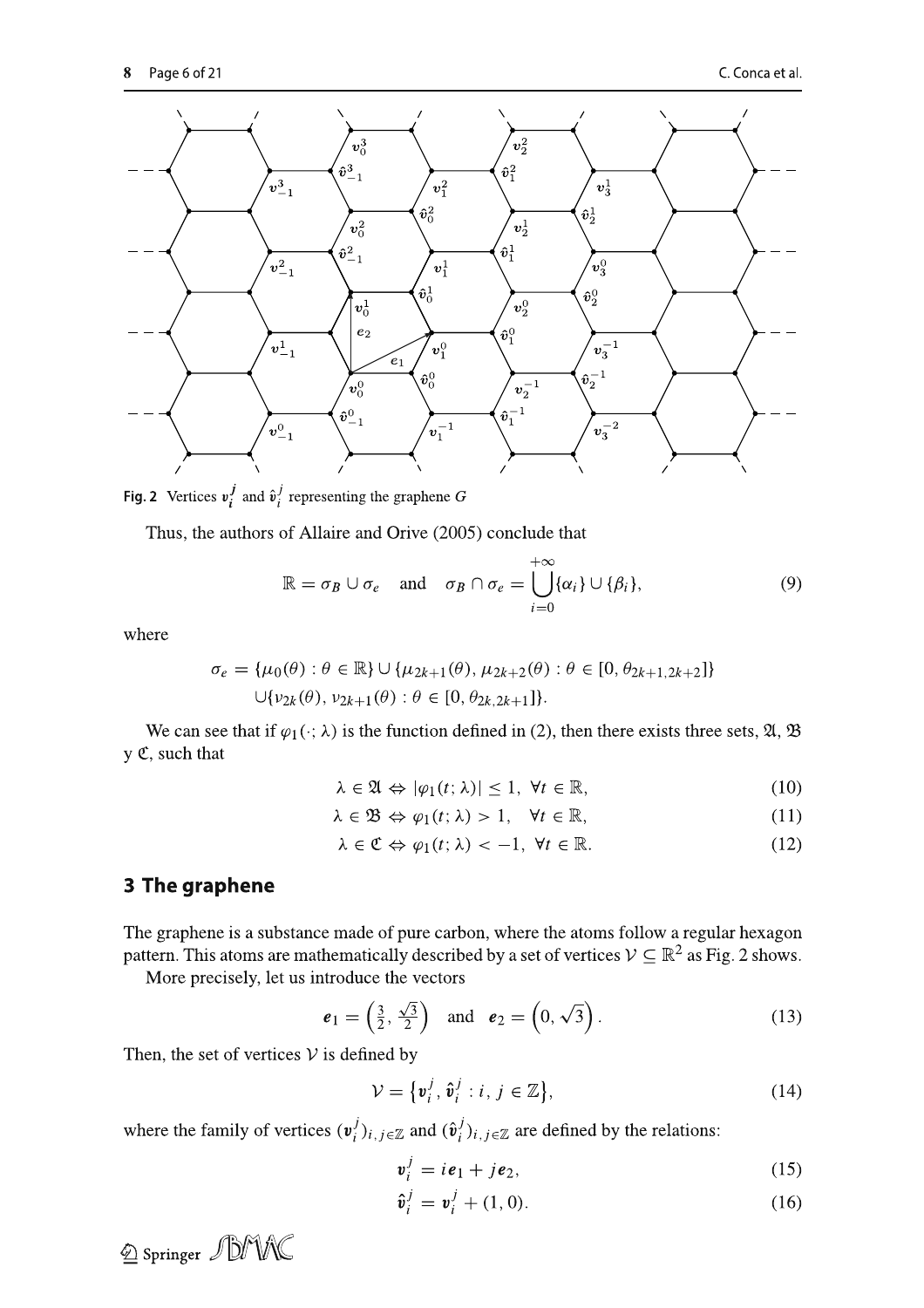

As Fig. 2 shows, these vertices are connected by a set of edges  $A$  defined by

$$
\mathcal{A} = \{a_E^{i,j}, a_N^{i,j}, a_S^{i,j} : a_E^{i,j} = [\mathbf{v}_i^j, \hat{\mathbf{v}}_i^j], a_N^{i,j} = [\mathbf{v}_i^j, \hat{\mathbf{v}}_{i-1}^j], a_S^{i,j} = [\mathbf{v}_i^j, \hat{\mathbf{v}}_{i-1}^{j+1}], i, j \in \mathbb{Z}\},\tag{17}
$$

as it is displayed in Fig. 3. These set of edges and vertices constitute an hexagonal grid.

Using this notation, the structure of the graphene is represented by a non-oriented graph G determined by the set of vertices and edges previously defined, i.e.,

$$
G=(\mathcal{V},\mathcal{A}).
$$

We notice that each edge of the graphene is bijective to the segment [0, 1]  $\subseteq \mathbb{R}$ . In fact, to visualize this bijection, we consider the parameterization  $\sigma$ , oriented from  $v$  to  $w$ , defined by

$$
\boldsymbol{\sigma} : [0, 1] \times \mathbb{R}^2 \times \mathbb{R}^2 \to \mathbb{R}^2
$$
  
\n
$$
(t; \boldsymbol{v}, \boldsymbol{w}) \mapsto \boldsymbol{\sigma}(t; \boldsymbol{v}, \boldsymbol{w}) = \boldsymbol{v} + t(\boldsymbol{w} - \boldsymbol{v}).
$$
\n(18)

Thus, each edge  $[v_1, v_2] \in A$  can be written as  $\sigma([0, 1]; v_1, v_2)$ . The inverse function is such that

$$
\mathbf{x} \in [\mathbf{v}_1, \mathbf{v}_2] \mapsto \boldsymbol{\sigma}^{-1}(\mathbf{x}; \mathbf{v}_1, \mathbf{v}_2) = \frac{\|\mathbf{x} - \mathbf{v}_1\|}{\|\mathbf{v}_2 - \mathbf{v}_1\|}.
$$
 (19)

Using the parametrization (18), whose inverse is (19), for each edge  $[v_1, v_2] \in A$  we can define the space  $L^2(\mathbf{v}_1, \mathbf{v}_2)$  as follows:

$$
L^2(\mathbf{v}_1,\mathbf{v}_2)=\left\{\widetilde{\Psi}\circ\sigma^{-1}(\cdot;\mathbf{v}_1,\mathbf{v}_2):\widetilde{\Psi}\in L^2(0,1)\right\},\,
$$

endowed with the norm  $\|\widetilde{\Psi}\circ \sigma^{-1}(\cdot; \nu_1, \nu_2)\|_{L^2(\nu_1, \nu_2)} = \|\widetilde{\Psi}\|_{L^2(0,1)}$ . Then we can define  $L^2(\mathcal{A})$  as

$$
L^{2}(\mathcal{A}) = \left\{ (\Psi_{a})_{a \in \mathcal{A}} \in \bigoplus_{a \in \mathcal{A}} L^{2}(a) : \sum_{a \in \mathcal{A}} \|\Psi_{a}\|_{L^{2}(a)}^{2} < \infty \right\}.
$$
\n<sup>(20)</sup>

This space can be also called  $L^2(G)$ .

Similarly, for each edge  $[v_1, v_2] \in A$  we can define the Sobolev space  $H^2(v_1, v_2)$  by

$$
H^2(\mathbf{v}_1,\mathbf{v}_2)=\left\{\widetilde{\Psi}\circ\sigma^{-1}(\cdot;\mathbf{v}_1,\mathbf{v}_2):\widetilde{\Psi}\in H^2(0,1)\right\},\,
$$

2 Springer JDMAC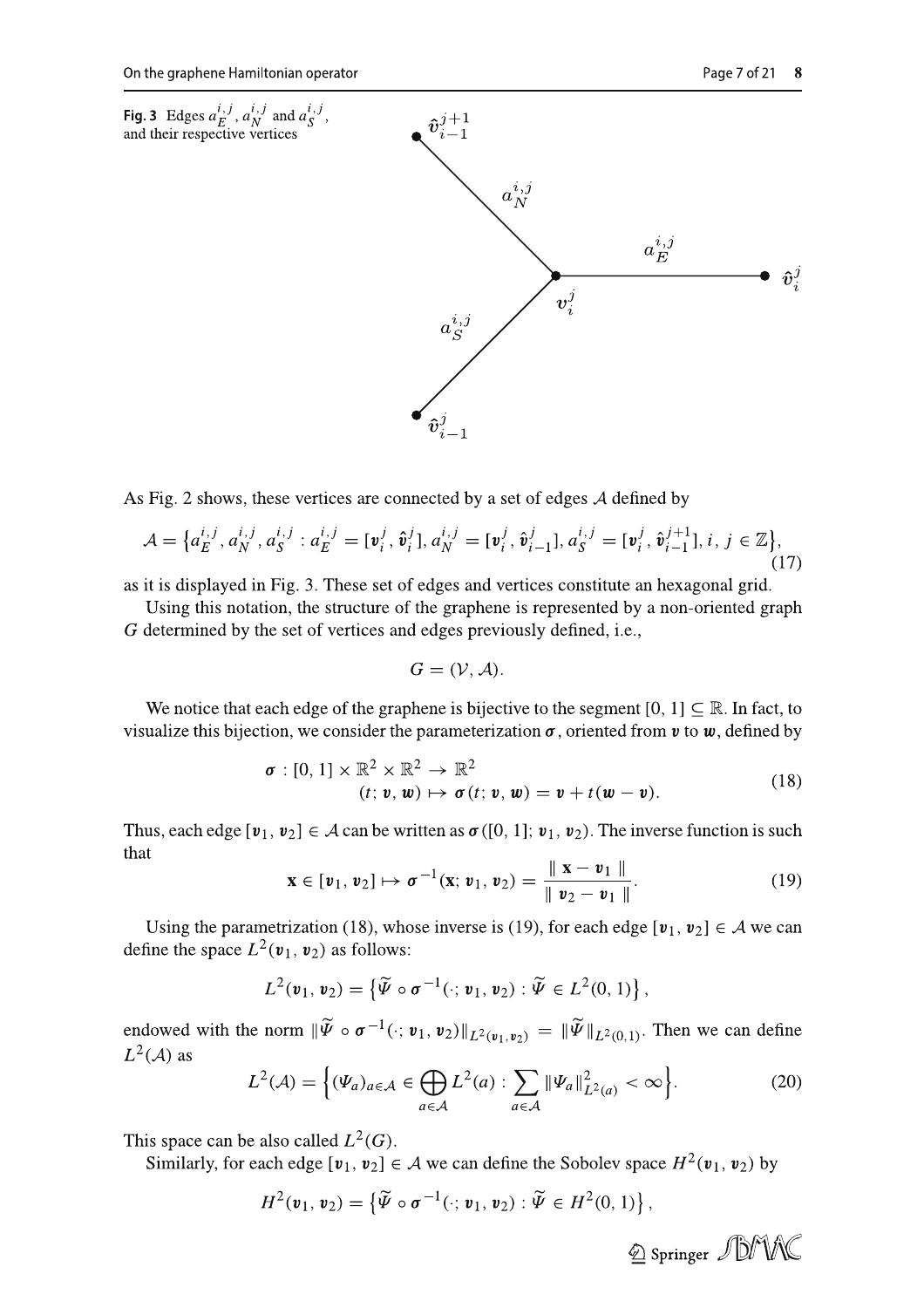endowed with the norm  $\|\widetilde{\Psi}\circ \sigma^{-1}(\cdot; \nu_1, \nu_2)\|_{H^2(\nu_1, \nu_2)} = \|\widetilde{\Psi}\|_{H^2(0,1)}$ . Thus, the Sobolev space  $H^2(G)$  is defined as the subset of functions  $(\Psi_a)_{a \in A} \in \bigoplus_{a \in A} H^2(a)$  which satisfy the three following conditions:

$$
\sum_{a \in \mathcal{A}} \|\varPsi_a\|_{H^2(a)}^2 < \infty,\tag{21}
$$

$$
\forall v \in \mathcal{V}, \forall a_1, a_2 \in \mathcal{A} \ [v \in a_1 \cap a_2 \Rightarrow \Psi_{a_1}(v) = \Psi_{a_2}(v)], \tag{22}
$$

$$
\forall \mathbf{v} \in \mathcal{V} \sum_{\substack{\mathbf{v}_2 \in \mathcal{V} \\ [\mathbf{v}, \mathbf{v}_2] \in A}} D \Psi_{[\mathbf{v}, \mathbf{v}_2]}(\mathbf{v}; \mathbf{v}_2 - \mathbf{v}) = 0, \tag{23}
$$

where we have denoted by  $D\Psi_{[v,v_2]}(v; v_2-v)$  the directional derivative of the function  $\Psi_{[v,v_2]}$ at the point v in the direction  $[v_2-v]$ . These conditions are usually called Neumann conditions of the graphene or Kirchhoff conditions. Equation (22) corresponds to the continuity condition on each vertex going from one edge to the other. It implies that the electron wavefunction is continuous throughout the lattice and its spatial derivative, related to the momentum of the electrons, is always well defined, a physically necessary condition. The second Eq. (23), states that the sum of the outward fluxes from the vertex  $\boldsymbol{v}$  must be zero. This zero-fluxes condition for the wavefunction implies that the electrons in the lattice are not accumulating at the nodes. This is analogous to the zero sum of flows in a pipe network where an incompressible fluid circulates.

## 4 The Hamiltonian of graphene

Let us now define the Hamiltonian of graphene in  $L^2(G)$ . Let  $V(t)$  be a function in  $L^2(0, 1)$ such that

$$
V(t) = V(1 - t).
$$
 (24)

The Hamiltonian of graphene  $H : \mathcal{D}(\mathcal{H}) \subset L^2(G) \to L^2(G)$  is the operator, with domain  $\mathcal{D}(\mathcal{H}) = H^2(G)$ , that maps  $\Psi = (\Psi_a)_{a \in \mathcal{A}} \in H^2(G)$  to  $\mathcal{H}\Psi \in L^2(G)$ ,  $\mathcal{H}\Psi = ((\mathcal{H}\Psi)_a)_{a \in A}$ , such that

$$
(\mathcal{H}\Psi)_a(\mathbf{x}) = \left(-\widetilde{\Psi}_a'' + V\widetilde{\Psi}_a\right) \circ \sigma^{-1}(\mathbf{x};a),\tag{25}
$$

where, for each edge  $a \in A$ ,  $\widetilde{\Psi}_a = \Psi_a \circ \sigma(\cdot; a) \in H^2(0, 1)$ .

The goal of this section is to study the spectrum of the operator  $H$ , characterizing the functions  $\Psi$  which are bounded or unbounded solutions. In order to do this, we seek for nonzero functions  $\Psi = (\Psi_a)_{a \in A}$  satisfying (22)–(23) and the following differential equations:

$$
-\widetilde{\Psi}_{a}''(t) + V(t)\widetilde{\Psi}_{a}(t) = \lambda \widetilde{\Psi}_{a}(t), \quad \forall a \in \mathcal{A}, \forall t \in (0, 1), \tag{26}
$$

where  $\lambda \in \mathbb{R}$  is a parameter.

2 Springer JDMA

Our goal is to classify the solutions of (26) according to the different values of  $\lambda$ , looking for bounded and unbounded solutions of graphene. We see that the condition  $(21)$  is not satisfied by our solutions since the operator  $H$  has continuous spectrum.

We are interested in studying the solutions of  $(26)$  that satisfy the properties

$$
\Psi(\mathbf{x} + \boldsymbol{e}_1) = R_1 \Psi(\mathbf{x}), \forall \mathbf{x} \in G \tag{27}
$$

$$
\Psi(\mathbf{x} + \boldsymbol{e}_2) = R_2 \Psi(\mathbf{x}), \forall \mathbf{x} \in G \tag{28}
$$

where  $R_1$  and  $R_2$  are real or complex numbers belonging to the set

$$
D_R = \{ R \in \mathbb{C} : |R| = 1 \ \lor \ R \in \mathbb{R} - \{0\} \}.
$$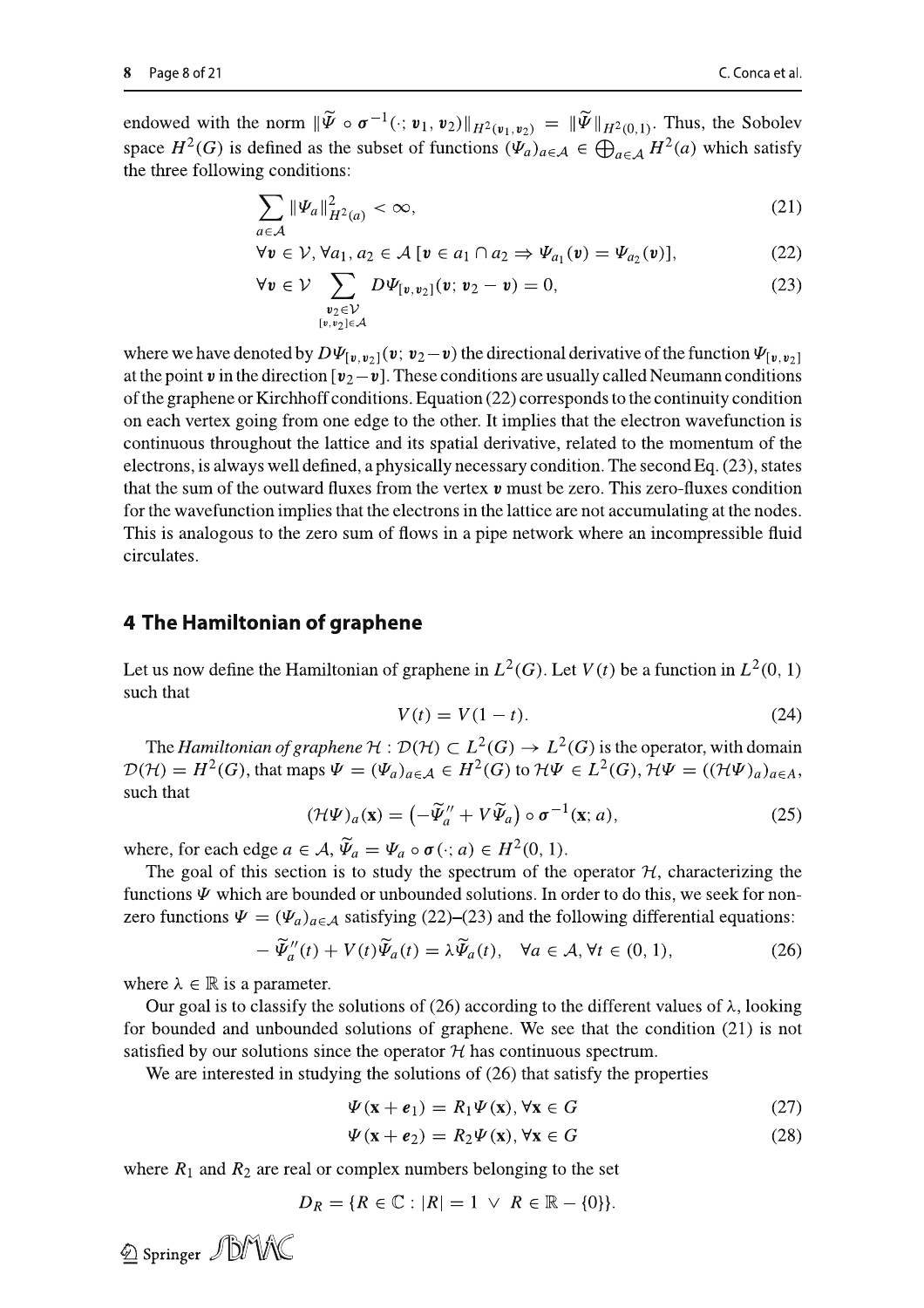

Fig. 4 Adjacent edges to the vertices of type  $\hat{v}_i^j$  (Case (a)) and type  $v_i^j$  (Case (b))

We notice that if  $|R_1| = |R_2| = 1$ , the solutions will be bounded in the graphene, whereas if one of the two constants has modulus different than one, the solution will be unbounded in the direction  $\pm e_1$  o  $\pm e_2$ .

A periodic solution, of the type in Eqs.  $(27)$  and  $(28)$ , is expected in a periodic system such as graphene, as a consequence of Bloch theorem (Bloch 1929). When the environment in which the electrons move around repeats periodically in space, like a crystal, the electrons wave function will have the same period as the crystal, a property common for all solid states systems with a crystalline lattice structure.

To study this situation we will proceed as follows: in Sect. 5, we will analyze how to impose Kirchhoff's conditions (22)–(23) and, in Sect. 6, we will characterize the values of  $\lambda$ respect to the constants  $R_1$ ,  $R_2$ .

## **5 Kirchhoff's conditions**

In this section, we will properly characterize the functions  $\Psi = (\Psi_a)_{a \in \mathcal{A}}$  that satisfy Kirchhoff's conditions (22)–(23). First of all, we notice that each vertex  $v \in V$  has exactly three adjacent edges, as Fig. 4 shows. Hence, continuity and flux conditions will be explicitly written at the vertices of type  $v_i^j$  and  $\hat{v}_i^j$  of  $V$ , where  $i, j \in \mathbb{Z}$  (see 14).

The main result in this section will be split in two theorems separating the cases  $\varphi_2(1;\lambda) \neq 0$  and  $\varphi_2(1;\lambda) = 0$ , where  $\varphi_2(\cdot;\lambda)$  is the function defined in (2). This separation is important because in the second case  $\lambda$  is included in the Dirichlet spectrum. The first theorem completely characterizes the functions that satisfy the flux and continuity conditions stated in  $(22)$ – $(23)$ .

**Theorem 1** If  $\varphi_2(1; \lambda) \neq 0$ , then every function  $\Psi = (\Psi_a)_{a \in A}$  satisfying (26), also satisfies  $(22)$ – $(23)$  if and only if, for each i,  $j \in \mathbb{Z}$ , it holds

$$
-3\varphi_1(1;\lambda)\Psi(\mathbf{v}_i^j) + \Psi(\hat{\mathbf{v}}_i^j) + \Psi(\hat{\mathbf{v}}_{i-1}^j) + \Psi(\hat{\mathbf{v}}_{i-1}^{j+1}) = 0,\tag{29}
$$

$$
-3\varphi_1(1;\lambda)\Psi(\hat{\mathbf{v}}_i^j) + \Psi(\mathbf{v}_i^j) + \Psi(\mathbf{v}_{i+1}^j) + \Psi(\mathbf{v}_{i+1}^{j-1}) = 0,
$$
\n(30)

where  $\varphi_1(\cdot; \lambda)$  and  $\varphi_2(\cdot; \lambda)$  are the functions described in (2).

2 Springer JUNK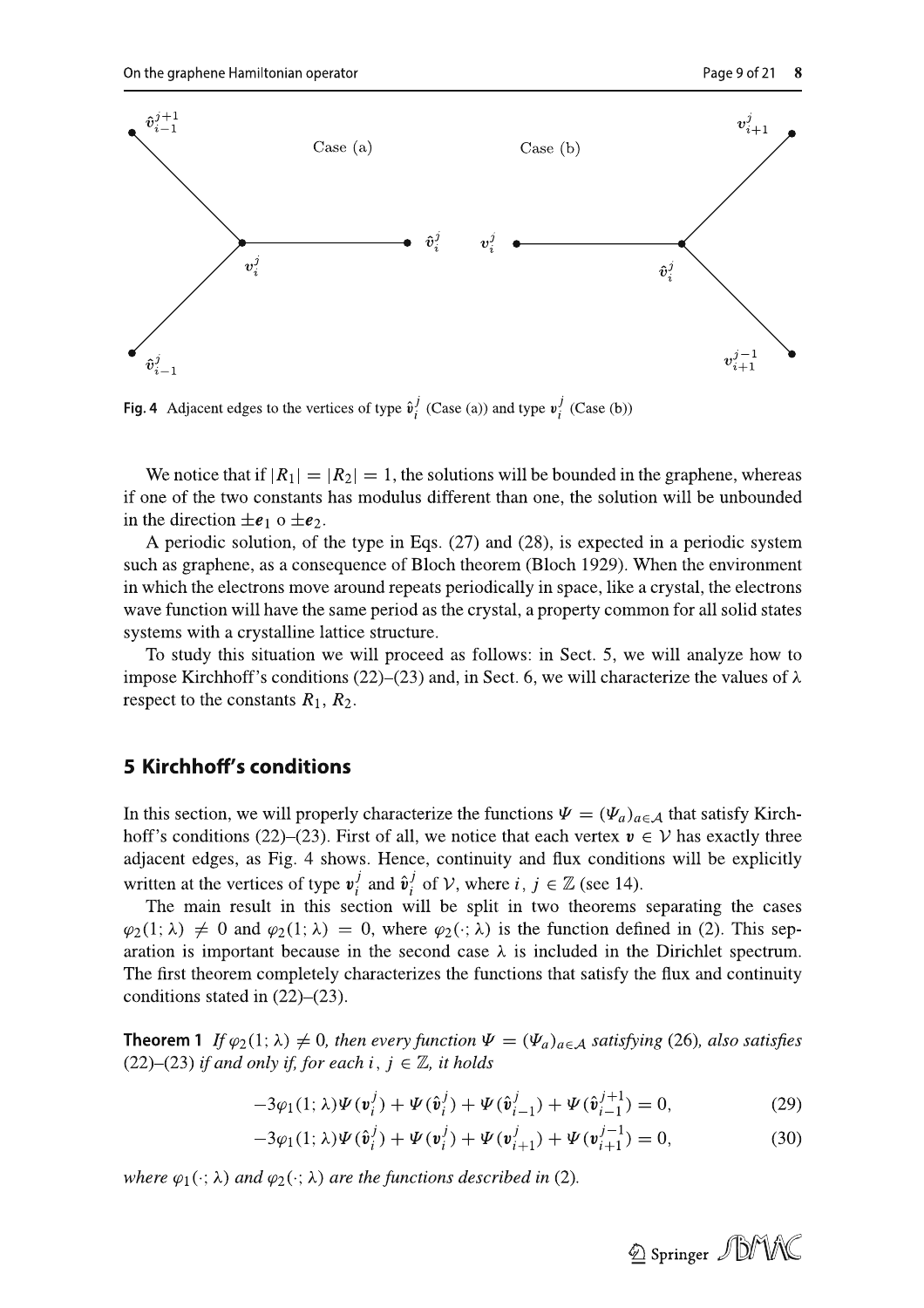**Theorem 2** If  $\varphi_2(1; \lambda) = 0$ , every function  $\Psi = (\Psi_a)_{a \in \mathcal{A}}$  satisfying (26), also satisfies the  $(22)$ – $(23)$  if and only if the following conditions hold:

(1) There exists  $k_{\Psi} \in \mathbb{R}$ , depending on  $\Psi$ , such that

$$
\Psi(\mathbf{v}_i^j) = k_{\Psi} \quad \text{and} \quad \Psi(\hat{\mathbf{v}}_i^j) = k_{\Psi} \varphi_1(1; \lambda), \quad \forall i, j \in \mathbb{Z}.
$$
 (31)

(2) If on each edge  $a \in A$ , the functions  $\Psi_a$  can be written as

$$
\widetilde{\Psi}_a(t) = \widetilde{\Psi}_a(0)\varphi_1(t;\lambda) + c_a\varphi_2(t;\lambda),\tag{32}
$$

where the parameterization t is chosen such that the edge goes from left to right, then the constants  $(c_a)_{a \in A}$  satisfy the relations:

$$
2k_{\Psi}\varphi'_{1}(1;\lambda) + c_{[\hat{\mathbf{v}}_{i-1}^{j+1}, \mathbf{v}_{i}^{j}]} + c_{[\hat{\mathbf{v}}_{i-1}^{j}, \mathbf{v}_{i}^{j}]} = c_{[\mathbf{v}_{i}^{j}, \hat{\mathbf{v}}_{i}^{j}]} \varphi_{1}(1;\lambda), \quad \forall i, j \in \mathbb{Z},
$$
 (33)

$$
k_{\Psi}\varphi'_{1}(1;\lambda) + c_{\left[\mathfrak{v}_{i}^{j},\hat{\mathfrak{v}}_{i}^{j}\right]}\varphi_{1}(1;\lambda) = c_{\left[\hat{\mathfrak{v}}_{i}^{j},\mathfrak{v}_{i+1}^{j}\right]} + c_{\left[\hat{\mathfrak{v}}_{i}^{j},\hat{\mathfrak{v}}_{i+1}^{j-1}\right]}, \quad \forall i, j \in \mathbb{Z}.\tag{34}
$$

#### 5.1 Proof of Theorem 1

We begin by enunciating the following lemma, where we introduce two auxiliary functions that will be used in this section.

**Lemma 1** If  $\varphi_2(1; \lambda) \neq 0$ , then there exist two solutions  $\varphi_1(\cdot; \lambda)$  and  $\varphi_2(\cdot; \lambda)$  of (1) that satisfy the boundary conditions

$$
\phi_1(0; \lambda) = 1, \quad \phi_1(1; \lambda) = 0,\tag{35}
$$

and

$$
\phi_2(0; \lambda) = 0, \quad \phi_2(1; \lambda) = 1. \tag{36}
$$

Moreover,  $\phi_1(\cdot; \lambda)$  and  $\phi_2(\cdot; \lambda)$  are unique and are determined by

$$
\phi_1(t; \lambda) = \varphi_1(t; \lambda) - \left(\frac{\varphi_1(1; \lambda)}{\varphi_2(1; \lambda)}\right) \varphi_2(t; \lambda), \tag{37}
$$

$$
\phi_2(t; \lambda) = \left(\frac{1}{\varphi_2(1; \lambda)}\right) \varphi_2(t; \lambda).
$$
\n(38)

**Proof** Existence follows directly from evaluating (37)–(38) in  $t = 0$  and  $t = 1$ . To prove uniqueness of  $\phi_1(\cdot; \lambda)$ , let us assume that there exists a function  $\phi_{1b}(\cdot; \lambda)$  solution of (1) that satisfies (35). This solution can be written as a linear combination of  $\varphi_1(\cdot; \lambda)$  and  $\varphi_2(\cdot; \lambda)$  as follows

$$
\phi_{1b}(t; \lambda) = c_1 \varphi_1(t; \lambda) + c_2 \varphi_2(t; \lambda).
$$

Evaluating at  $t = 0$  and using (35) we obtain  $c_1 = 1$ . Now, by taking  $t = 1$ , from (35) and  $(37)$ , we get

$$
-\left(\frac{\varphi_1(1;\lambda)}{\varphi_2(1;\lambda)}\right)\varphi_2(1;\lambda) = c_2\varphi_2(1;\lambda)
$$
\n(39)

which leads to  $c_2 = -\left(\frac{\varphi_1(1;\lambda)}{\varphi_2(1;\lambda)}\right)$ , i.e.,  $\phi_{1b}(t;\lambda) = \phi_1(t;\lambda)$ . Uniqueness of  $\phi_2(\cdot;\lambda)$  can be obtained similarly.  $\Box$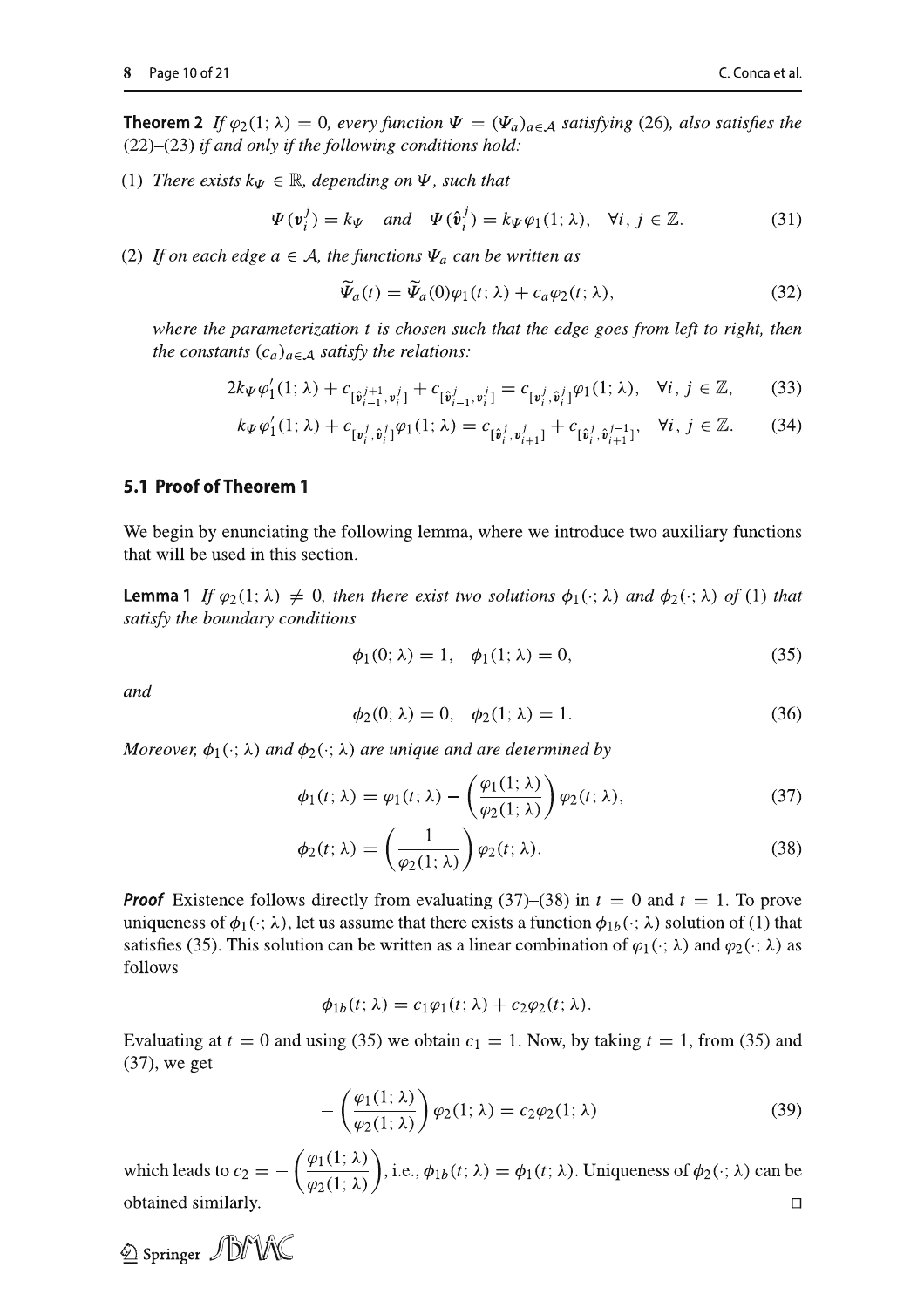**Proof of Theorem 1** The condition (22) is satisfied if and only if the function  $\Psi = (\Psi_a)_{a \in A}$ has a well-defined and unique trace (independent on the edge) on each vertex  $v \in V$  of graphene. In expressions (29) and (30), we have explicitly used the values of traces of  $u$  at each vertex of the form  $v_i^j$ ,  $\hat{v}_i^j \in V$ . To finish the proof, we focus on the flux property (23).<br>We will prove that the identity (29) is equivalent to the flux condition (23) at the vertices

 $v_i^j$  of Fig. 4-Case (a). To simplify the notation, we denote by f, g and h to restrictions of the function u to the edges  $[\mathbf{v}_i^j, \hat{\mathbf{v}}_{i-1}^{j+1}]$ ,  $[\mathbf{v}_i^j, \hat{\mathbf{v}}_{i-1}^j]$  and  $[\mathbf{v}_i^j, \hat{\mathbf{v}}_i^j]$ , respectively; and by A, B, C and *D*, the traces of the function  $\Psi$  at the vertices  $v_i^j$ ,  $\hat{v}_{i-1}^{j+1}$ ,  $\hat{v}_{i-1}^j$  and  $\hat{v}_i^j$ , respectively (see Fig. 5).<br>Since the function  $\Psi = (\Psi_a)_{a \in \mathcal{A}}$  satisfies (26), its traces are well defined at

and  $\varphi_2(1; \lambda) \neq 0$ , we can use the functions  $\phi_1(\cdot; \lambda)$ ,  $\phi_2(\cdot; \lambda)$  defined in (35)–(36) to find its values on each edge  $[v_i^j, \hat{v}_{i-1}^{j+1}]$ ,  $[v_i^j, \hat{v}_{i-1}^j]$  and  $[v_i^j, \hat{v}_i^j]$  in terms of its corresponding values at the vertices as follows:

$$
\begin{cases}\n\tilde{f}(t) = A\phi_1(t; \lambda) + B\phi_2(t; \lambda) \\
\tilde{g}(t) = A\phi_1(t; \lambda) + C\phi_2(t; \lambda) \\
\tilde{h}(t) = A\phi_1(t; \lambda) + D\phi_2(t; \lambda),\n\end{cases}
$$
\n(40)

where  $\tilde{f}$ ,  $\tilde{g}$  and  $\tilde{h}$  represent the composition of the functions f, g, h with the parameterization  $\sigma$  defined in (18) for each edge. With this notation, the condition (23) written at the vertex  $\hat{\mathbf{v}}_i^j$  is equivalent to

$$
\tilde{f}'(0) + \tilde{g}'(0) + \tilde{h}'(0) = 0.
$$
\n(41)

Then taking derivatives in  $(40)$  and replacing in  $(41)$ , we get

$$
3A\phi'_1(0; \lambda) + (B + C + D)\phi'_2(0; \lambda) = 0.
$$
 (42)

The values  $\phi'_1(0; \lambda)$  and  $\phi'_2(0; \lambda)$  can be directly obtained by taking derivatives in the definitions (37)–(38), evaluating at  $t = 0$  and using the properties (2). Thus, the identity (42) is equivalent to

$$
-3A\left(\frac{\varphi_1(1;\lambda)}{\varphi_2(1;\lambda)}\right) + (B+C+D)\left(\frac{1}{\varphi_2(1;\lambda)}\right) = 0.
$$

Multiplying this expression by  $\varphi_2(1; \lambda)$ , we finally obtain

$$
-3A\varphi_1(1;\lambda)+B+C+D=0,
$$

which is exactly the identity  $(29)$  with the corresponding changes in nomenclature.

The proof for  $(30)$  is similar, since Eq.  $(30)$  is equivalent to the flux conditions  $(23)$ established at the vertices  $\hat{v}_i^j$  (Fig. 4-Case (b)).  $\Box$ 

#### 5.2 Proof of Theorem 2

In this section, we study the particular case where  $\varphi_2(1; \lambda) = 0$ . Since the function  $\varphi_2(\cdot; \lambda)$ also vanishes at  $t = 0$  (see 2), then  $\varphi_2(\cdot; \lambda)$  is a non-trivial solution of the following Dirichlet boundary value problem:

$$
\begin{cases}\n-\varphi_2''(x;\lambda) + V(x)\varphi_2(x;\lambda) = \lambda \varphi_2(x;\lambda), & \text{in } (0,1) \\
\varphi_2(0;\lambda) = \varphi_2(1;\lambda) = 0.\n\end{cases}
$$

Page 11 of 21 8

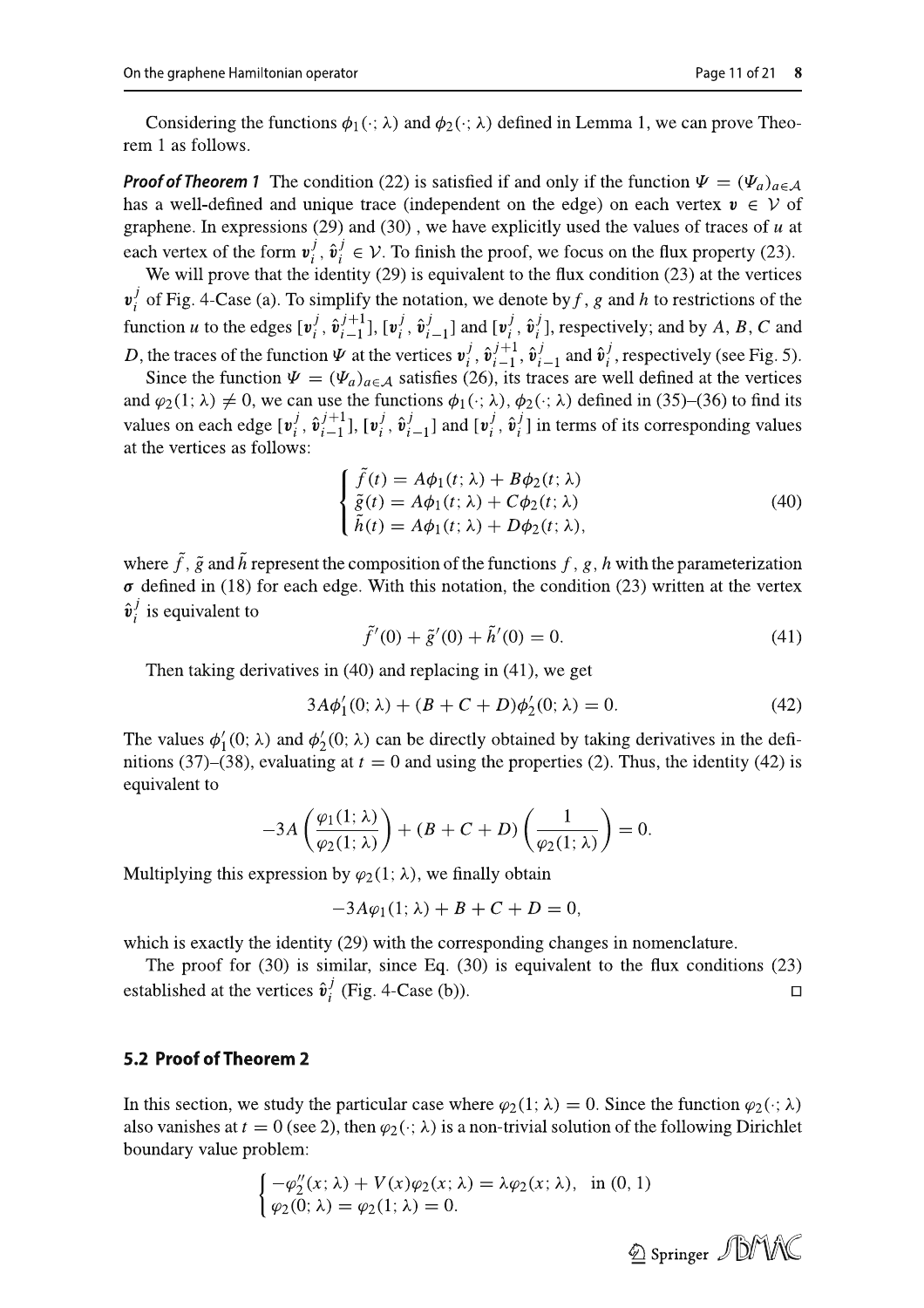

In the following lemma, we summarize additional properties of the functions  $\varphi_1(\cdot;\lambda)$  and  $\varphi_2(\cdot; \lambda)$  that are satisfied in this case.

**Lemma 2** If  $\varphi_2(1;\lambda) = 0$ , then

$$
\varphi_2'(1; \lambda) = \varphi_1(1; \lambda) = 1 \quad \text{and} \quad \mathcal{D}(\lambda) = 2, \text{ or}
$$
  

$$
\varphi_2'(1; \lambda) = \varphi_1(1; \lambda) = -1 \text{ and } \mathcal{D}(\lambda) = -2,
$$

where  $\mathcal{D}(\lambda)$  has been defined in (5).

**Proof** From (24), we have that  $\varphi_1(1-t; \lambda)$  and  $\varphi_2(1-t; \lambda)$  are solutions of (1) and, therefore, they can be written as a linear combination of  $\varphi_1(\cdot;\lambda)$  and  $\varphi_2(\cdot;\lambda)$  as follows:

$$
\varphi_1(1-t; \lambda) = \varphi_1(1; \lambda)\varphi_1(t; \lambda) - \varphi_1'(1; \lambda)\varphi_2(t; \lambda), \tag{43}
$$

$$
\varphi_2(1-t; \lambda) = \varphi_2(1; \lambda)\varphi_1(t; \lambda) - \varphi_2'(1; \lambda)\varphi_2(t; \lambda).
$$
\n(44)

Considering  $t = 1$  in (43) and in the derivative of (44), we have

$$
1 = \varphi_1(1; \lambda)^2 - \varphi'_1(1; \lambda)\varphi_2(1; \lambda) -1 = \varphi_2(1; \lambda)\varphi'_1(1; \lambda) - \varphi'_2(1; \lambda)^2,
$$

i.e.,

$$
\varphi_1'(1; \lambda)\varphi_2(1; \lambda) = \varphi_1(1; \lambda)^2 - 1,\tag{45}
$$

$$
\varphi_1'(1; \lambda)\varphi_2(1; \lambda) = \varphi_2'(1; \lambda)^2 - 1.
$$
 (46)

From  $(45)$ – $(46)$ , we have

$$
\varphi_2'(1; \lambda)^2 = \varphi_1(1; \lambda)^2 = 1 \tag{47}
$$

and, from  $(4)$ , we conclude

$$
\varphi'_2(1; \lambda) = \varphi_1(1; \lambda) = 1
$$
, or  $\varphi'_2(1; \lambda) = \varphi_1(1; \lambda) = -1$ .

Thus, from  $(5)$ ,

$$
\mathcal{D}(\lambda) = 2, \text{ or } \mathcal{D}(\lambda) = -2,
$$

 $\Box$  respectively.

 $\textcircled{2}$  Springer  $\textcircled{1}$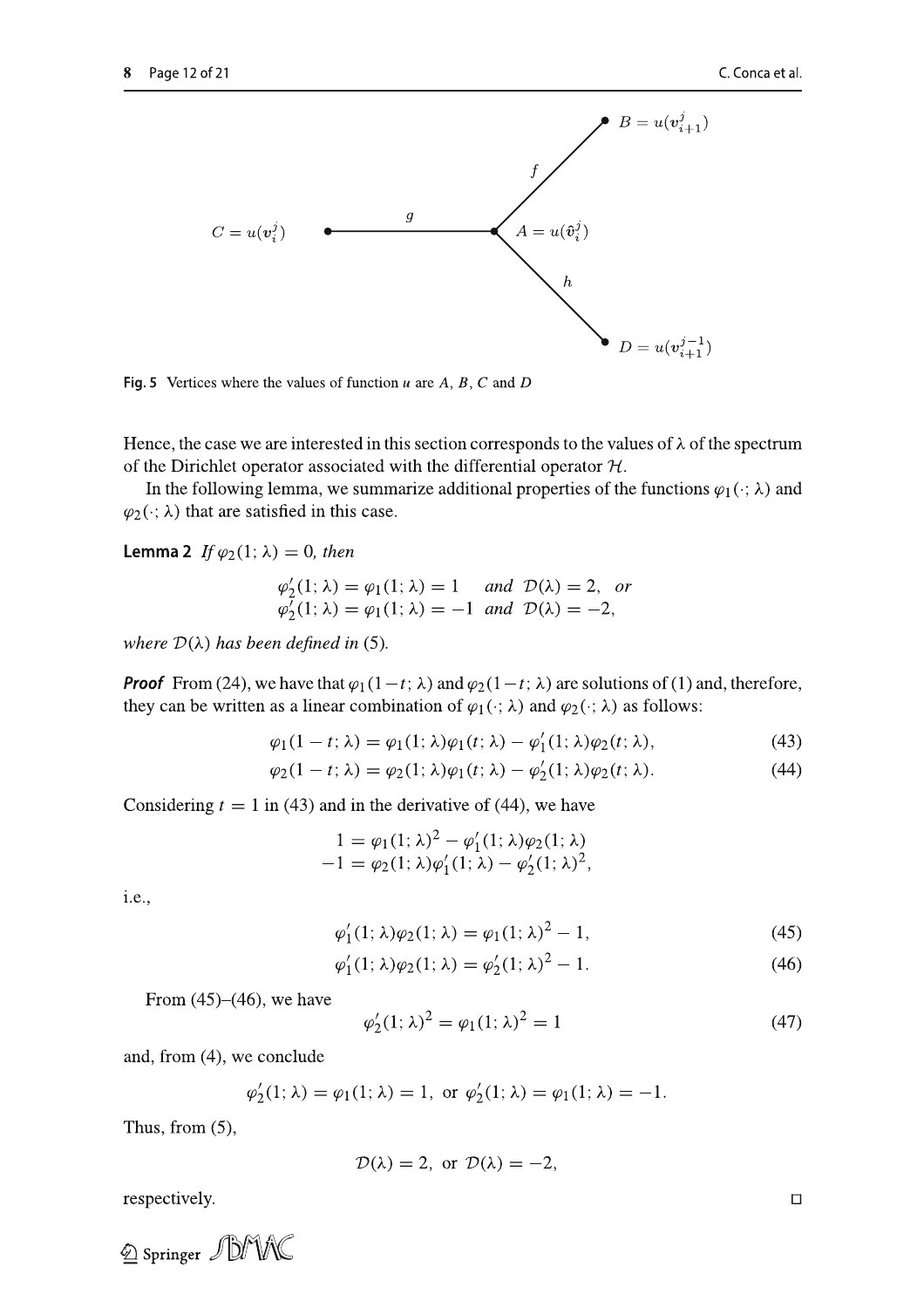**Proof of Theorem 2** To show part (1), we consider an arbitrary edge  $a = [\mathbf{v}_1, \mathbf{v}_2] \in \mathcal{A}$  joining the vertices  $v_1$ ,  $v_2$ . Since  $\Psi$  satisfies (26), from (3), we can write

$$
\widetilde{\Psi}_{[\nu_1,\nu_2]}(t) = \widetilde{\Psi}_{[\nu_1,\nu_2]}(0)\varphi_1(t;\lambda) + \widetilde{\Psi}_{[\nu_1,\nu_2]}'(0)\varphi_2(t;\lambda), \quad \forall t \in [0,1].
$$

Since  $\varphi_2(1;\lambda) = 0$ , we get

$$
\widetilde{\Psi}_{[\mathbf{v}_1,\mathbf{v}_2]}(1) = \widetilde{\Psi}_{[\mathbf{v}_1,\mathbf{v}_2]}(0)\varphi_1(1;\lambda),
$$

that is.

$$
\Psi(\mathbf{v}_2) = \Psi(\mathbf{v}_1)\varphi_1(1; \lambda). \tag{48}
$$

Since this relation is true on each edge and  $\varphi_1(1; \lambda)^2 = 1$ , we conclude that going through two consecutive edges [ $v_1$ ,  $v_2$ ]-[ $v_2$ ,  $v_3$ ] there holds  $\Psi(v_3) = \Psi(v_1)$ . Then using the notation  $k_{\Psi} = \Psi(\mathbf{v}_0^0)$  and noticing that all the vertices  $\mathbf{v}_i^j$  are connected by the union of two consecutive edges, we get that

$$
\Psi(\mathbf{v}_i^j) = k\psi \qquad \forall i, j \in \mathbb{Z}.
$$

Thus, (31) is obtained using this identity together with (48) which allows us to relate the vertices  $v_i^j$  with  $\hat{v}_i^j$ .

To prove (33), we study the flux condition on the vertices of type  $v_i^j \in V$ . To simplify notation, we denote by f, g and h, the restriction of the function  $\Psi$  to the edges  $[\hat{\mathbf{v}}_{i-1}^{j+1}, \mathbf{v}_i^j]$ ,  $[\hat{\mathbf{v}}_{i-1}^j, \mathbf{v}_i^j]$  and  $[\mathbf{v}_i^j, \hat{\mathbf{v}}_i^j]$ , respectively, and by A, the trace of the function  $\Psi$  on the central vertex  $v_i^j$  (see Fig. 6). Using (48), we obtain that the traces of  $\Psi$  on the external vertices  $\hat{\mathbf{v}}_{i-1}^{j+1}$ ,  $\hat{\mathbf{v}}_{i-1}^{j}$  and  $\hat{\mathbf{v}}_{i}^{j}$ , are equal to  $A\varphi_1(1;\lambda)$ . To use the notation in (32), we denote by  $c_f$ ,  $c_g$ and  $c_h$  the corresponding constants  $c_{\lbrack \hat{v}_{i-1}^{j+1},v_i^j \rbrack}$ ,  $c_{\lbrack \hat{v}_{i-1}^{j},v_i^j \rbrack}$  and  $c_{\lbrack v_i^j,\hat{v}_i^j \rbrack} \varphi_1(1;\lambda)$ .

Then using  $(32)$ , we write

$$
\begin{cases}\n\tilde{f}(t) = A\varphi_1(1; \lambda) \varphi_1(t; \lambda) + c_f \varphi_2(t; \lambda) \\
\tilde{g}(t) = A\varphi_1(1; \lambda) \varphi_1(t; \lambda) + c_g \varphi_2(t; \lambda) \\
\tilde{h}(t) = A \varphi_1(t; \lambda) + c_h \varphi_2(t; \lambda),\n\end{cases}
$$
\n(49)

where  $\tilde{f}$ ,  $\tilde{g}$  and  $\tilde{h}$  represent the composition of f, g, h with the parameterization  $\sigma$  defined in (18) for each edge.

Thus, the flux condition (23) on the vertex  $v_i^j$  can be written as

$$
- \tilde{f}'(1) - \tilde{g}'(1) + \tilde{h}'(0) = 0.
$$
 (50)

Hence, taking derivative in  $(49)$  and replacing in  $(50)$ , from  $(2)$ , we get

$$
2A\varphi_1(1;\lambda)\varphi_1'(1;\lambda) + (c_f + c_g)\varphi_2'(1;\lambda) = c_h.
$$

Multiplying by  $\varphi_1(1; \lambda)$  and using (4) and (47), we conclude that

$$
2A\varphi_1'(1; \lambda) + c_f + c_g = c_h \varphi_1(1; \lambda).
$$

We have proved, with corresponding changes of notation, that the flux condition (23) written at the vertex  $v_i^j$  is equivalent to the identity (33).

Similarly, we can prove that the flux condition (23) written at the vertex  $\hat{v}_i^j$  is equivalent to the identity  $(34)$ .

Thus, the conditions  $(22)$ – $(23)$  are satisfied if and only if the identities  $(31)$ ,  $(33)$  and  $(34)$ are also satisfied.  $\Box$ 

2 Springer JDMAC

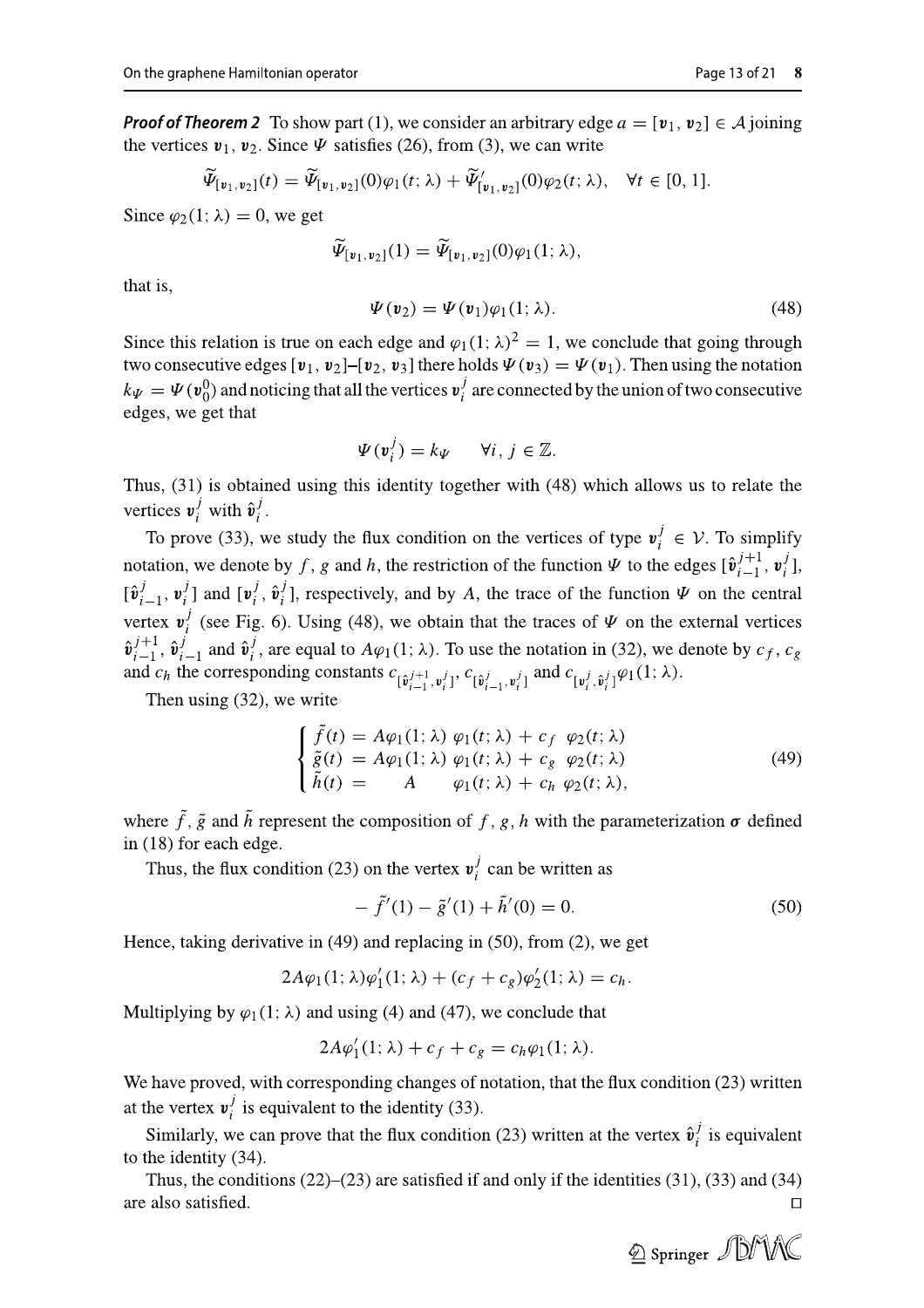

Fig. 6 Vertices where the function u is A and  $A\varphi_1(1;\lambda)$ , and the respective orientation of the parameterization t



**Fig. 7** Vertices  $v_i^j$  and  $\hat{v}_i^j$  and their corresponding adjacent vertices

# 6 Spectral theory in the graphene

In this section, we are interested in characterizing all functions  $\Psi = (\Psi_a)_{a \in \mathcal{A}}$  that satisfy  $(26)$ , the continuity and flux conditions  $(22)$ – $(23)$ , and also the quasi-periodicity conditions (27)–(28). The analysis in this section is restricted to the case where the values  $\lambda \in \mathbb{R}$  satisfy  $\varphi_2(1;\lambda) \neq 0.$ 

We will use the result shown in Theorem 1, applied to the vertices  $v_i^j$  and  $\hat{v}_i^j$ , for all  $i, j \in \mathbb{Z}$  (see Fig. 7).

2 Springer JDMNC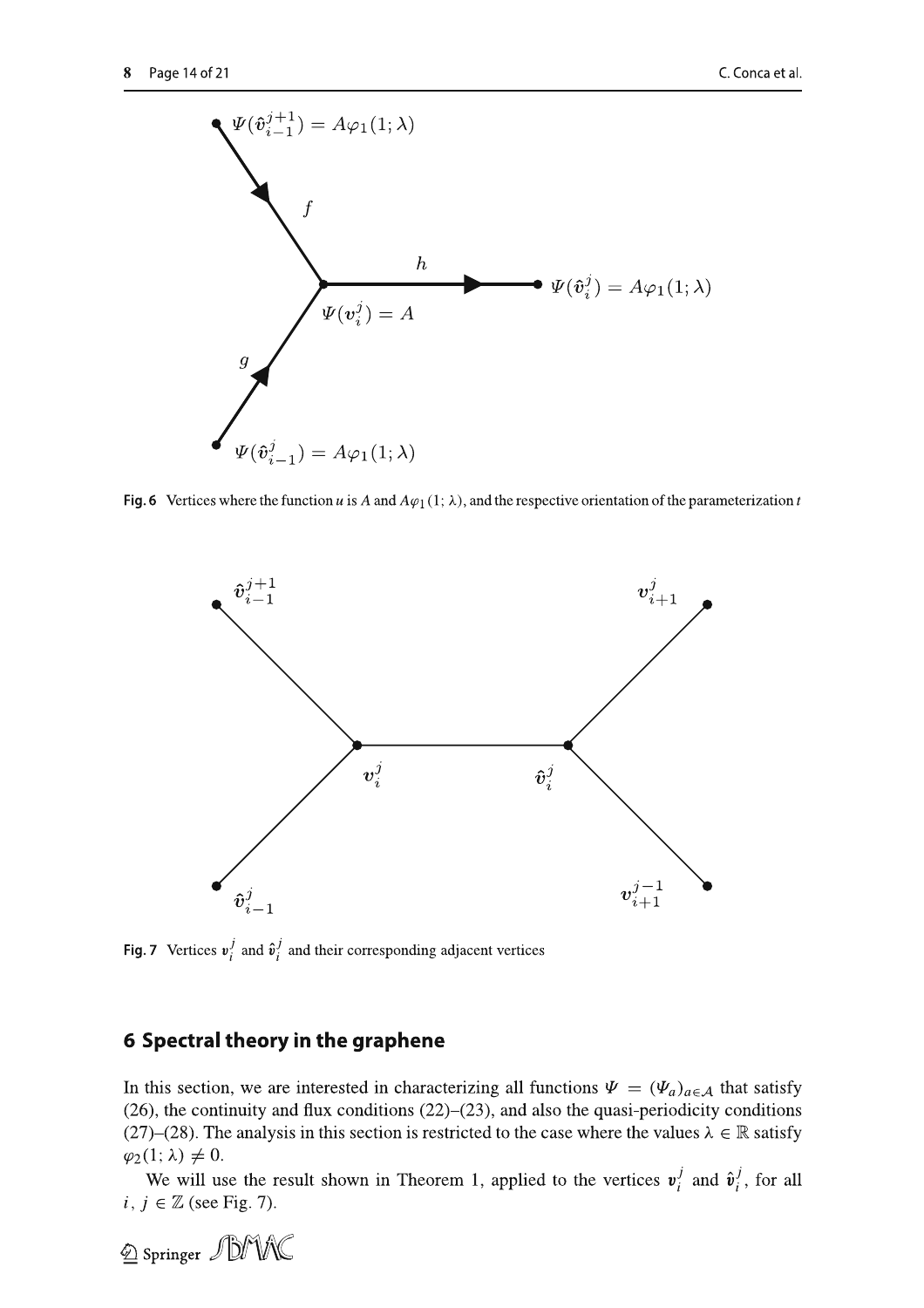$$
\begin{array}{ll}\n\mathbf{v}_i^j = \mathbf{v}_{i+1}^j - \mathbf{e}_1, & \mathbf{v}_{i+1}^{j-1} = \mathbf{v}_{i+1}^j - \mathbf{e}_2 \\
\hat{\mathbf{v}}_i^j = \hat{\mathbf{v}}_{i-1}^j + \mathbf{e}_1, & \hat{\mathbf{v}}_{i-1}^{j+1} = \hat{\mathbf{v}}_{i-1}^j + \mathbf{e}_2.\n\end{array}
$$

Hence, properties  $(27)$ – $(28)$  transform the identities  $(29)$ – $(30)$  to

$$
-3\varphi_1(1; \lambda)\Psi(\mathbf{v}_i^j) + \left(1 + R_1^{-1} + R_1^{-1}R_2\right)\Psi(\hat{\mathbf{v}}_i^j) = 0,
$$
  

$$
-3\varphi_1(1; \lambda)\Psi(\hat{\mathbf{v}}_i^j) + \left(1 + R_1 + R_1R_2^{-1}\right)\Psi(\mathbf{v}_i^j) = 0.
$$

If we multiply the first equation by  $R_1$  and reorder the system leaving as variables the quantities  $R_1\Psi(v_i^j)$  and  $\Psi(\hat{v}_i^j)$ , we get

$$
-3\varphi_1(1;\lambda)R_1\Psi(\mathbf{v}_i^j) + \left(1 + R_1 + R_2\right)\Psi(\hat{\mathbf{v}}_i^j) = 0,\tag{51}
$$

$$
(1 + R_1^{-1} + R_2^{-1})R_1\Psi(\mathbf{v}_i^j) - 3\varphi_1(1; \lambda)\Psi(\hat{\mathbf{v}}_i^j) = 0.
$$
 (52)

These identities allow us to obtain the solutions in terms of  $\lambda$ ,  $R_1$  and  $R_2$ , as a homogeneous linear system of equations. Thus, we conclude that it as a non-trivial solution if and only if the determinant of the corresponding matrix is zero, i.e., if

$$
9\varphi_1(1;\lambda)^2 = (1+R_1+R_2)(1+R_1^{-1}+R_2^{-1}).
$$
\n(53)

Equation (53) constitutes the dispersion relation of graphene for bounded or unbounded solutions having the quasi-periodic behavior  $(27)$ – $(28)$ . This equation relates the type of functions we seek, represented by the constants  $R_1$  and  $R_2$  (wave type), with the values of  $\lambda \in \mathbb{C}$  (frequencies) through the function  $\varphi_1(1; \lambda)$ .

In the following sections, we will investigate for which values of  $\lambda$  bounded or unbounded solutions of the problem are obtained.

#### **6.1 Bounded solutions**

In this section, we study the dispersion relation (53) in the case where  $R_1$  and  $R_2$  are such that the solution  $\Psi = (\Psi_a)_{a \in A}$  is bounded. Clearly,  $R_1$  and  $R_2$  must satisfy  $|R_1| = |R_2| = 1$ .

For this analysis, it is convenient to introduce the auxiliary variables  $\theta_1, \theta_2 \in [-\pi, \pi]$ such that

$$
R_1 = e^{i\theta_1} \qquad R_2 = e^{i\theta_2}.\tag{54}
$$

In this way, the dispersion relation of graphene (53) becomes

$$
9\varphi_1(1;\lambda)^2 = (1 + e^{i\theta_1} + e^{i\theta_2})(1 + e^{-i\theta_1} + e^{-i\theta_2}).
$$
\n(55)

Noticing here that the right-hand side is the product of a complex number and its conjugate, we can write

$$
\varphi_1(1; \lambda)^2 = F(\theta_1, \theta_2) := \frac{1}{9} \left| 1 + e^{i\theta_1} + e^{i\theta_2} \right|^2. \tag{56}
$$

Simple calculations show that

$$
0 \le F(\theta_1, \theta_2) \le 1, \quad \forall \theta_1, \theta_2 \in [-\pi, \pi].
$$

In addition,

$$
\{F(\theta_1, \theta_2) : \theta_1, \theta_2 \in [-\pi, \pi]\} = [0, 1].
$$

2 Springer JDMA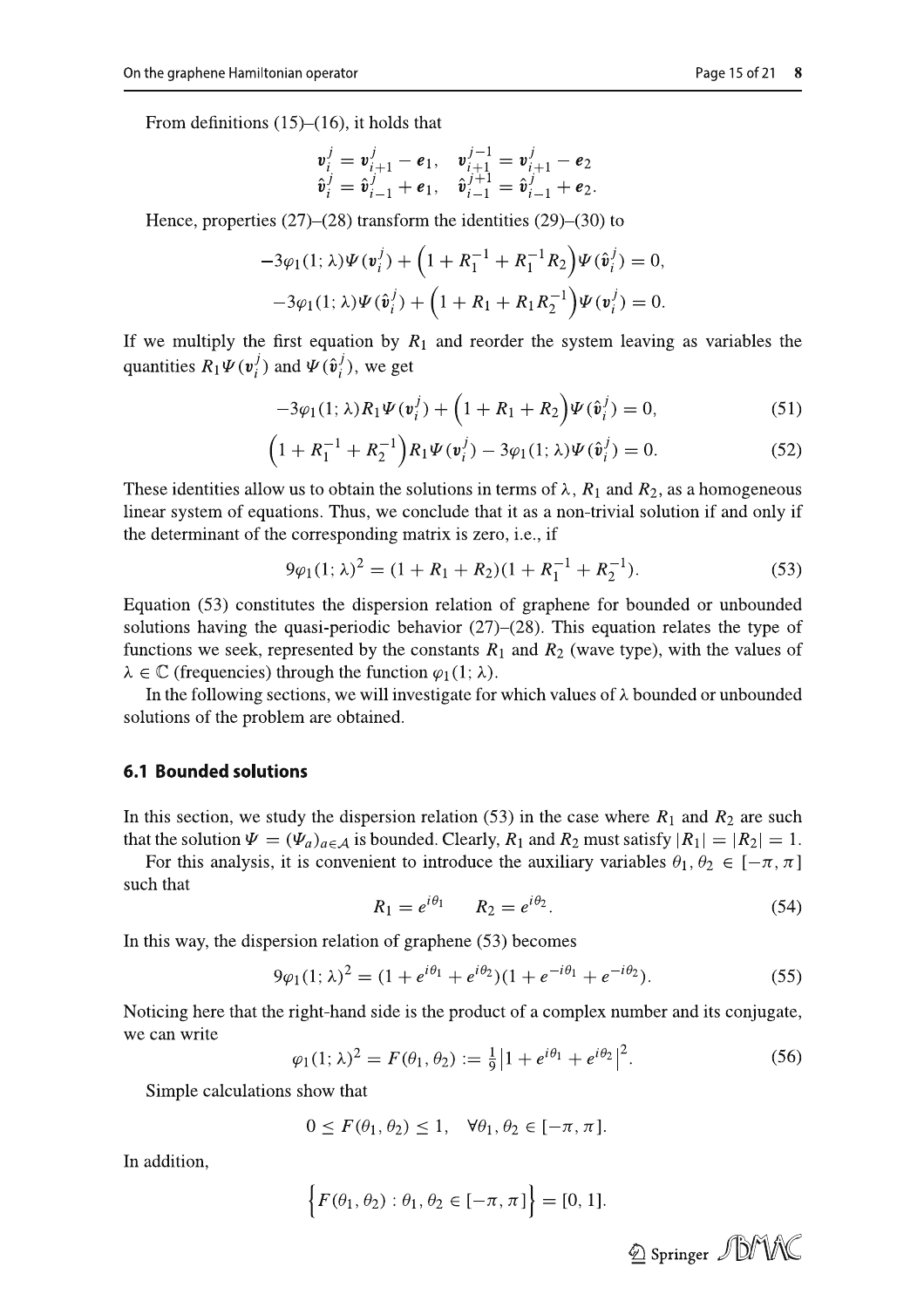**Lemma 3** For each  $\theta_1, \theta_2 \in [-\pi, \pi]$ , the solutions  $\varphi_1(1; \lambda)$  of (26) that satisfy (2) also satisfy

$$
\varphi_1(1; \lambda) \in [-1, 1].
$$

This result, together with the theory developed in Sect. 2, implies the following corollary.

**Corollary 1** For each  $\theta_1, \theta_2 \in [-\pi, \pi]$ , the values of  $\lambda$  associated with the solutions  $\varphi_1(1; \lambda)$ of  $(26)$  that satisfy  $(2)$  are given by

$$
\lambda \in \varphi_1^{-1}\left(\sqrt{F(\theta_1, \theta_2)}\right) \cup \varphi_1^{-1}\left(-\sqrt{F(\theta_1, \theta_2)}\right),\,
$$

where  $\varphi_1^{-1}$  denotes the preimage set of the function  $\varphi_1(1; \lambda)$ .

**Remark 1** From  $(10)$ ,  $(11)$  and  $(12)$ , it follows that

$$
\lambda\in\mathfrak{A}_\theta\cup\mathfrak{A}_{\pi-\theta},
$$

where

$$
\theta = \cos^{-1} \sqrt{F(\theta_1, \theta_2)}
$$

and the sets  $\mathfrak{A}_{\theta}$  are defined by

$$
\mathfrak{A}_{\theta} = {\lambda_i(\theta) : i \in \mathbb{N}}.
$$

#### **6.2 Unbounded solutions**

We study now the dispersion relation (53) when  $R_1, R_2 \in \mathbb{R}^*$ . In this case, the expression on the right-hand side can have different values for different  $R_1$  and  $R_2$ . That is why we are interested in characterizing the regions:

$$
\mathcal{R}_S = \left\{ (R_1, R_2) \in \mathbb{R}^2 : 0 \le (1 + R_1 + R_2)(1 + R_1^{-1} + R_2^{-1}) < 9 \right\} \tag{57}
$$

$$
\mathcal{R}_U = \left\{ (R_1, R_2) \in \mathbb{R}^2 : 9 \le (1 + R_1 + R_2)(1 + R_1^{-1} + R_2^{-1}) \right\}.
$$
 (58)

We will show Theorem 3.

**Remark 2** We are not interested in the analysis in the region  $(1+R_1+R_2)(1+R_1^{-1}+R_2^{-1})$ 0, because in this case the system  $(51)$ – $(52)$  does not have a non-trivial solution.

**Theorem 3** The regions  $\mathcal{R}_S$  and  $\mathcal{R}_U$  defined in (57)–(58) are not empty. Moreover, they are *characterized by (see Fig. 8)* 

(i) If  $R_1, R_2 > 0$ , then  $(R_1, R_2) \in \mathcal{R}_U$ .

(ii) If  $R_2 \in (-\infty, -1)$ , then

$$
(R_1, R_2) \in \mathcal{R}_S \iff R_1 \in \left[\frac{-R_2}{1 + R_2}, R_{1,2}\right) \cup \left[-(1 + R_2), R_{1,1}\right)
$$
  

$$
(R_1, R_2) \in \mathcal{R}_U \iff R_1 \in \left[R_{1,2}, 0\right) \cup \left[R_{1,1}, +\infty\right).
$$

(iii) If  $R_2 = -1$ , then  $(R_1, R_2) \in \mathcal{R}_S$ .

2 Springer JDM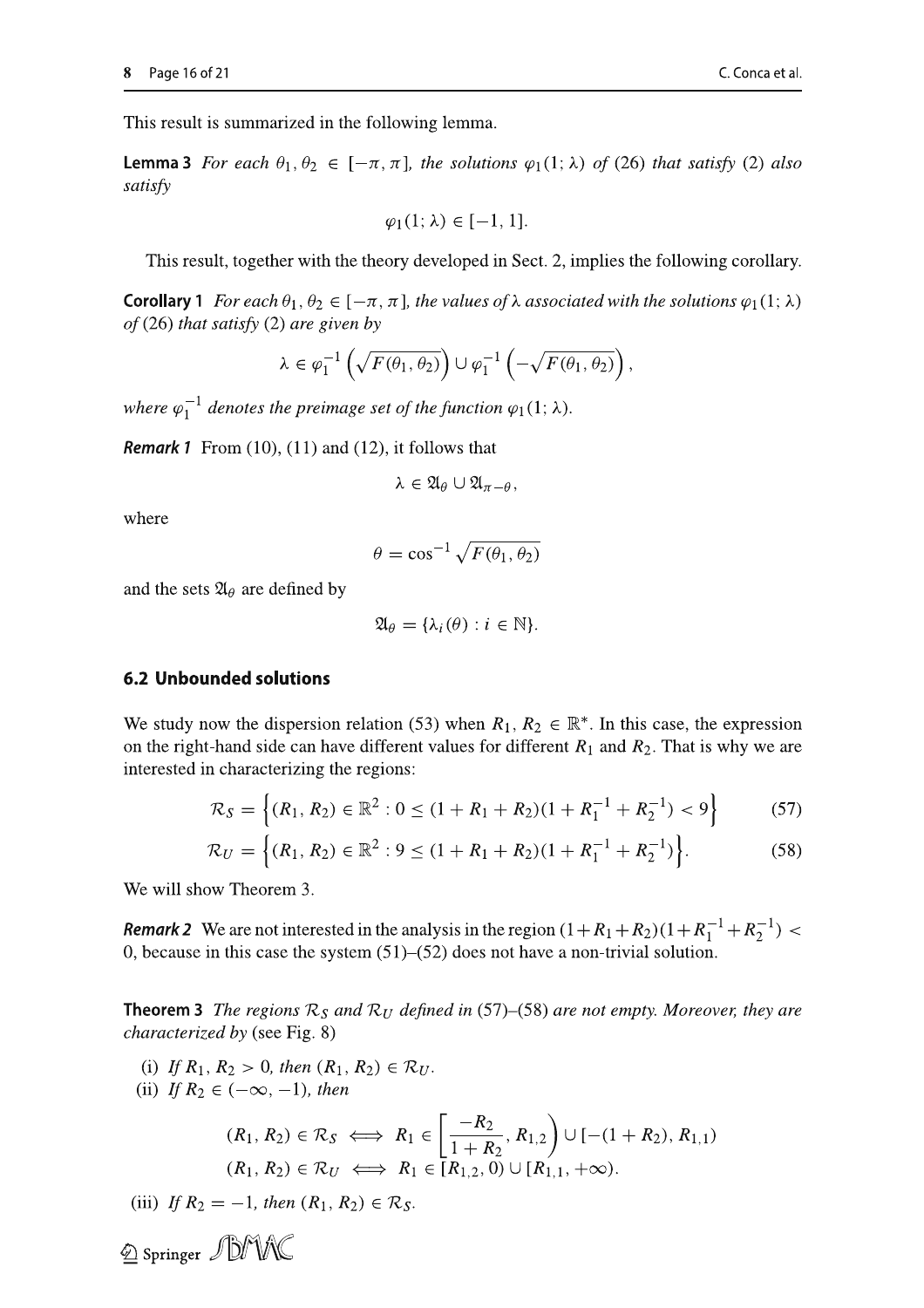

Fig. 8 Regions  $\mathcal{R}_S$  (red) and  $\mathcal{R}_U$  (yellow), separated by the curves  $\alpha$  :  $R_1 = -(1 + R_2), \beta$  :  $R_1 = \frac{-R_2}{1 + R_2}$ ,  $\gamma$ :  $R_1 = 0$ ,  $R_1 = R_{1,1}$  and  $R_1 = R_{1,2}$ . The white regions are not interesting (see Remark 2)

(iv) If  $R_2 \in (-1, 0)$ , then

$$
(R_1, R_2) \in \mathcal{R}_S \iff R_1 \in (R_{1,1}, -(1 + R_2)] \cup \left(R_{1,2}, \frac{-R_2}{1 + R_2}\right]
$$
  

$$
(R_1, R_2) \in \mathcal{R}_U \iff R_1 \in (-\infty, R_{1,1}] \cup (0, R_{1,2}].
$$

(v) If  $R_2 \in (0, 7 - 4\sqrt{3})$ , then

$$
(R_1, R_2) \in \mathcal{R}_S \iff R_1 \in [-(1 + R_2), R_{1,1}) \cup \left(R_{1,2}, \frac{-R_2}{1 + R_2}\right]
$$
  

$$
(R_1, R_2) \in \mathcal{R}_U \iff R_1 \in [R_{1,1}, R_{1,2}] \cup (0, +\infty).
$$

(vi) If  $R_2 \in [7-4\sqrt{3}, 7+4\sqrt{3}]$ , then

$$
(R_1, R_2) \in \mathcal{R}_S \iff R_1 \in \left[ -(1 + R_2), \frac{-R_2}{1 + R_2} \right]
$$
  

$$
(R_1, R_2) \in \mathcal{R}_U \iff R_1 \in (0, \infty).
$$

(vii) If  $R_2 \in (7 + 4\sqrt{3}, \infty)$ , then

$$
(R_1, R_2) \in \mathcal{R}_S \iff R_1 \in [-(1 + R_2), R_{1,2}) \cup \left(R_{1,1}, \frac{-R_2}{1 + R_2}\right]
$$
  

$$
(R_1, R_2) \in \mathcal{R}_U \iff R_1 \in [R_{1,2}, R_{1,1}] \cup (0, +\infty).
$$

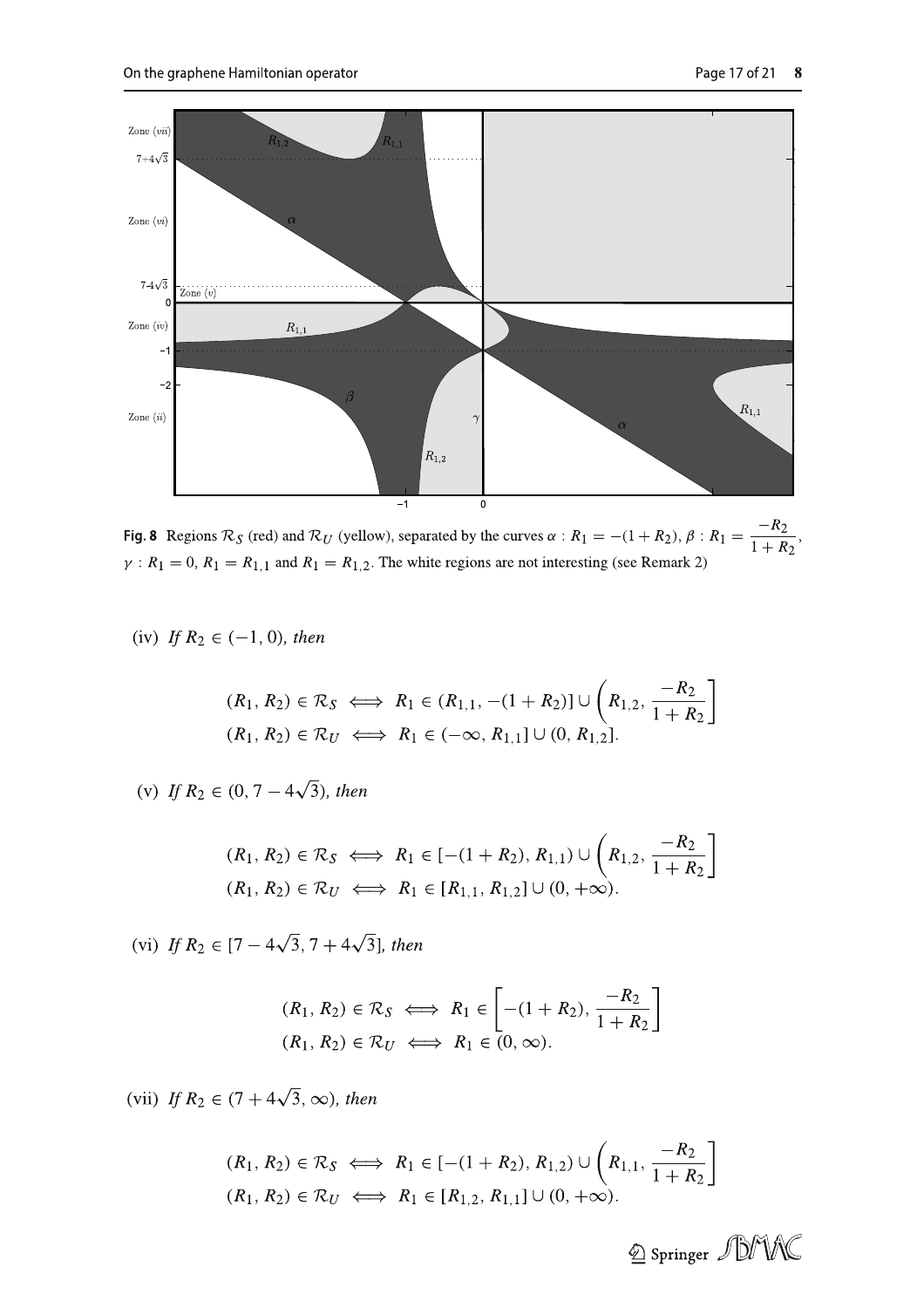$$
R_{1,1} = -\left(\frac{R_2^2 - 6R_2 + 1}{2(R_2 + 1)}\right) + \frac{(R_2 - 1)\sqrt{R_2^2 - 14R_2 + 1}}{2(R_2 + 1)}
$$
  

$$
R_{1,2} = -\left(\frac{R_2^2 - 6R_2 + 1}{2(R_2 + 1)}\right) - \frac{(R_2 - 1)\sqrt{R_2^2 - 14R_2 + 1}}{2(R_2 + 1)}.
$$

**Proof** To show (i), it is enough to notice that

$$
(1 + R_1 + R_2)(1 + R_1^{-1} + R_2^{-1}) = 3 + (R_1 + R_1^{-1}) + (R_2 + R_2^{-1}) + \left(\frac{R_1}{R_2} + \left(\frac{R_1}{R_2}\right)^{-1}\right).
$$

Thus, if  $R_1, R_2 > 0$ , each term in parenthesis of the right-hand side is greater or equal than two; hence,  $(R_1, R_2) \in \mathcal{R}_U$ .

To study the other cases, let us begin by characterizing those points that belong to  $\mathcal{R}_U \cup \mathcal{R}_S$ , i.e., those points in the plane that satisfy

$$
G_1(R_1, R_2) := (1 + R_1 + R_2)(1 + R_1^{-1} + R_2^{-1}) \ge 0.
$$
 (59)

First, it is convenient to reorder the expression  $G_1(R_1, R_2)$  from (59) as follows:

$$
G_1(R_1, R_2) = \frac{(R_1 + R_2 + 1)(R_1(R_2 + 1) + R_2)}{R_1 R_2}
$$

Here the numerator is a quadratic expression when  $R_2 \neq -1$ . In this case,  $G_1(R_1, R_2)$ changes sign at the points

$$
-(1+R_2), \quad \frac{-R_2}{1+R_2}, \quad 0
$$

and, towards  $-\infty$ , has the same sign as  $\frac{R_2+1}{R_2}$ . With this information, we can solve inequality (59) for  $R_2$  in different intervals:

If 
$$
R_2 < -1
$$
, it holds  $R_1 \in \left[\frac{-R_2}{1 + R_2}, 0\right) \cup \left[-(1 + R_2), \infty\right)$ . (60)

If 
$$
R_2 \in (-1, 0)
$$
, it holds  $R_1 \in (-\infty, -(1 + R_2)] \cup \left(0, \frac{-R_2}{1 + R_2}\right]$ . (61)

If 
$$
R_2 > 0
$$
, it holds  $R_1 \in \left[ -(1 + R_2), \frac{-R_2}{1 + R_2} \right] \cup (0, \infty)$ . (62)

If  $R_2 = -1$ , inequality (59) becomes

$$
G_1(R_1, -1) := 1 \ge 0,\t(63)
$$

which is valid for all  $R_1 \in \mathbb{R}^*$ .

To find the separation between the regions  $\mathcal{R}_S$  and  $\mathcal{R}_U$ , it is enough to find the solution to the inequality

$$
G_2(R_1, R_2) := (1 + R_1 + R_2)(1 + R_1^{-1} + R_2^{-1}) - 9 \ge 0,
$$

which is equivalent to

$$
G_2(R_1, R_2) = \frac{1}{R_1 R_2} \left( R_1^2 (R_2 + 1) + R_1 (R_2^2 - 6R_2 + 1) + R_2 (R_2 + 1) \right) \ge 0. \tag{64}
$$
  
© Springer  $\mathcal{D}^{\mathcal{C}} \mathcal{D}^{\mathcal{C}}$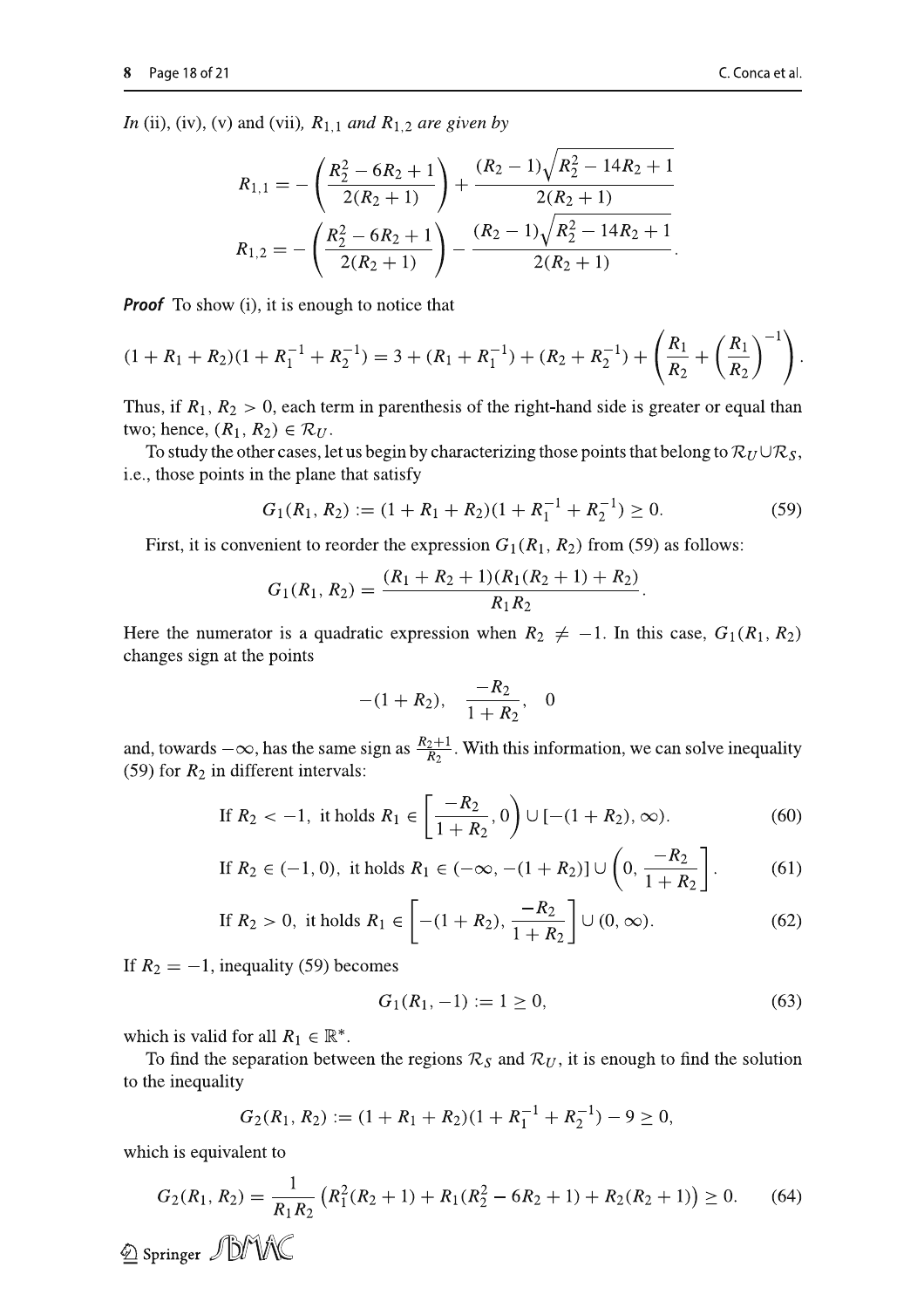$$
G_2(R_1, R_2) = -8 \ge 0,
$$

which is false for all  $R_1 \in \mathbb{R}^*$ . This, together with (63), implies (iii).

In the general case  $R_2 \neq -1$ , if we factor out  $R_2 + 1$  in (64), we have

$$
G_2(R_1, R_2) = \frac{R_2 + 1}{R_1 R_2} \left( R_1^2 + R_1 \frac{R_2^2 - 6R_2 + 1}{R_2 + 1} + R_2 \right). \tag{65}
$$

Then to solve inequality (64), we can see that it is convenient to factorize the quadratic expression

$$
R_1^2 + R_1 \frac{R_2^2 - 6R_2 + 1}{R_2 + 1} + R_2, \tag{66}
$$

whose discriminant is

$$
\Delta = \frac{(R_2 - 1)^2 (R_2^2 - 14R_2 + 1)}{(R_2 + 1)^2} = \frac{(R_2 - 1)^2 (R_2 - (7 + 4\sqrt{3})) (R_2 - (7 - 4\sqrt{3}))}{(R_2 + 1)^2}.
$$

Thus, if  $R_2 \in [7-4\sqrt{3}, 7+4\sqrt{3}] \subseteq \mathbb{R}^+$ , the quadratic expression (66) is always greater or equal than zero, and then inequality (64) is equivalent to

$$
\frac{1}{R_1} \ge 0,\tag{67}
$$

whose solution belong to  $(0, \infty)$ . This, together with (62), implies (*vi*).

If  $R_2 \notin [7-4\sqrt{3}, 7+4\sqrt{3}]$ , the quadratic (66) can be written as

$$
(R_1 - R_{1,1})(R_1 - R_{1,2}),
$$

where  $R_{1,1}$  and  $R_{1,2}$  are given by

$$
R_{1,1} = -\left(\frac{R_2^2 - 6R_2 + 1}{2(R_2 + 1)}\right) + \frac{(R_2 - 1)\sqrt{R_2^2 - 14R_2 + 1}}{2(R_2 + 1)},
$$
  

$$
R_{1,2} = -\left(\frac{R_2^2 - 6R_2 + 1}{2(R_2 + 1)}\right) - \frac{(R_2 - 1)\sqrt{R_2^2 - 14R_2 + 1}}{2(R_2 + 1)}.
$$

Hence, we can factorize (65) as follows:

$$
G_2(R_1, R_2) = \frac{R_2 + 1}{R_1 R_2} (R_1 - R_{1,1})(R_1 - R_{1,2}).
$$

In this case,  $G_2(R_1, R_2)$  changes sign at the points

$$
R_{1,1}, R_{1,2}, 0
$$

and, towards  $-\infty$ , has the same sign as  $\frac{R_2+1}{R_2}$ . Using this information we can solve inequality (64) for  $R_2$  in different intervals as follows:

> If  $R_2 < -1$ , it holds that  $R_1 \in [R_{1,2}, 0) \cup [R_{1,1}, +\infty)$ , If  $R_2 \in (-1, 0)$ , it holds that  $R_1 \in (-\infty, R_{1,1}] \cup (0, R_{1,2}],$ If  $R_2 \in (0, 7 - 4\sqrt{3})$ , it holds that  $R_1 \in [R_{1,1}, R_{1,2}] \cup (0, +\infty)$ , If  $R_2 > 7 + 4\sqrt{3}$ , it holds that  $R_1 \in [R_{1,2}, R_{1,1}] \cup (0, +\infty)$ .

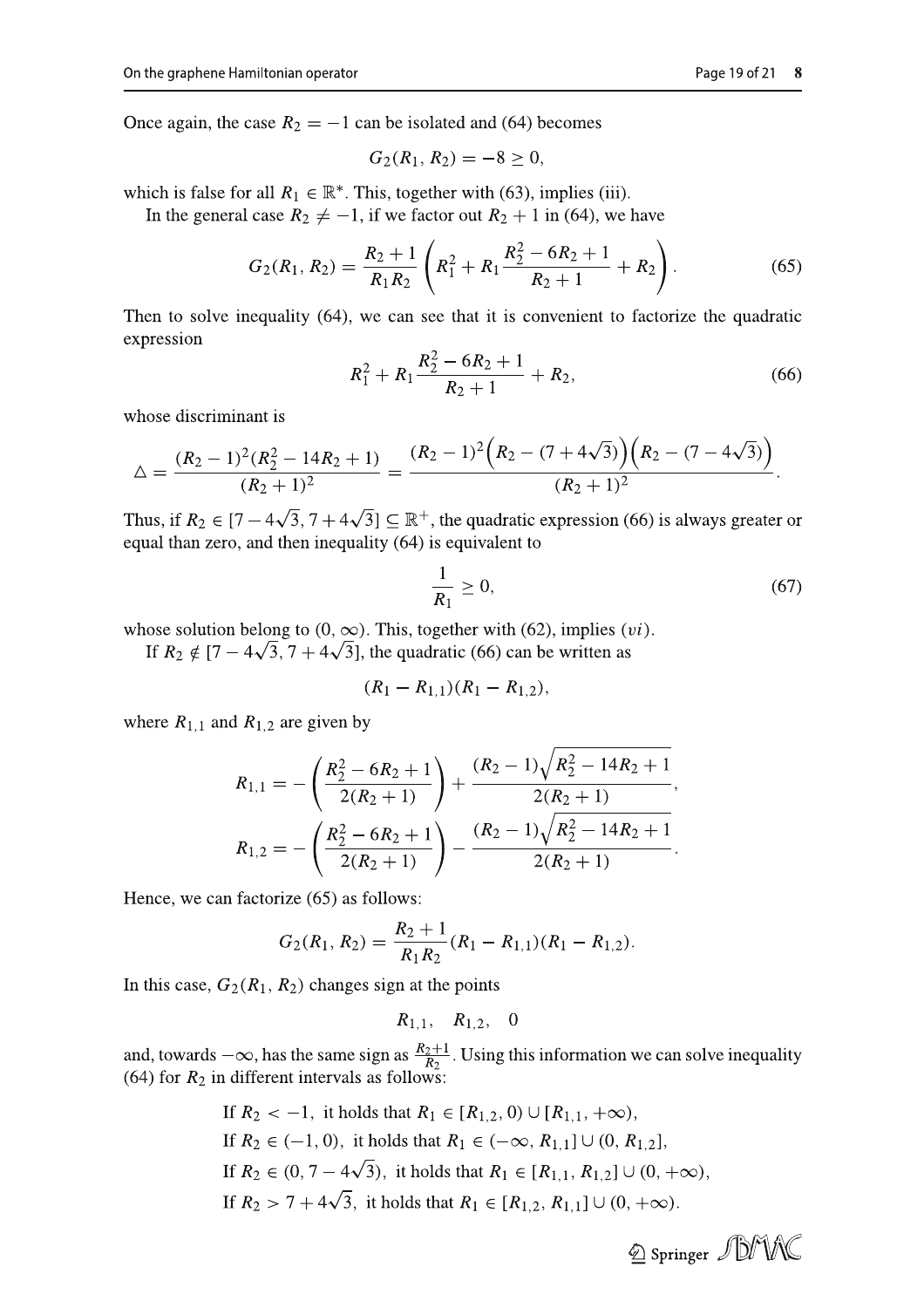Comparing this result and  $(60)$ – $(61)$ , we obtain the cases (ii), (iv), (v) and (vii).

 $\Box$ 

**Remark 3** From (10), (11) y (12), the following cases hold:

- $-$  If  $(R_1, R_2) \in \mathcal{R}_S$ , then  $\lambda \in \mathfrak{A}_{\theta} \cup \mathfrak{A}_{\pi-\theta}$ , with  $\theta = \cos^{-1} \sqrt{G(\theta_1, \theta_2)} \in (0, \pi/2]$
- $-$  If  $(R_1, R_2) \in \mathcal{R}_U$ , then  $\lambda \in \mathfrak{B}_{\theta} \cup \mathfrak{C}_{\theta}$ , with  $\theta = \cosh^{-1} \sqrt{G(\theta_1, \theta_2)} \in (0, \infty)$ .

Here the sets  $\mathfrak{A}_{\theta}$ ,  $\mathfrak{B}_{\theta}$  and  $\mathfrak{C}_{\theta}$  are defined by

$$
\mathfrak{A}_{\theta} = {\lambda_i(\theta) : i \in \mathbb{N}}, \ \mathfrak{B}_{\theta} = {\mu_i(\theta) : i \in \mathbb{N}}, \ \mathfrak{C}_{\theta} = {\nu_i(\theta) : i \in \mathbb{N}},
$$

where  $\lambda_i(\theta)$ ,  $\mu_i(\theta)$  and  $\nu_i(\theta)$  are the eigenvalues mentioned in problems (6), (7) and (8), respectively, and the function  $G$  is given by

$$
G(\theta_1, \theta_2) = \frac{1}{9}(1 + R_1 + R_2)(1 + R_1^{-1} + R_2^{-1}).
$$

**Remark 4** The eigenvectors obtained for each value of  $\lambda = \lambda(R_1, R_2)$  satisfy (51) and (53). Then it values at the vertices  $(v_i^j)$  and  $(\hat{v}_i^j)$  satisfy the relation

$$
\Psi(\hat{\mathbf{v}}_i^j) = \pm R_1 \sqrt{\frac{1 + R_1^{-1} + R_2^{-1}}{1 + R_1 + R_2}} \Psi(\mathbf{v}_i^j).
$$
\n(68)

Using  $(27)$ – $(28)$  and  $(68)$ , we obtain that the eigenvectors are characterized by

$$
\Psi(\mathbf{v}_i^j) = R_1^i R_2^j \Psi(\mathbf{v}_0^0),
$$
  

$$
\Psi(\hat{\mathbf{v}}_i^j) = \pm R_1^{i+1} R_2^j \sqrt{\frac{1 + R_1^{-1} + R_2^{-1}}{1 + R_1 + R_2}} \Psi(\mathbf{v}_0^0).
$$

## **7 Conclusions**

2 Springer JDMNC

We solved the eigenvalues problem for the Hamiltonian of the electron wave function in graphene considering Kirchhoff conditions, characterizing the stability of the solution.

Knowing that the spectrum of the Hill equation (1) can be completely characterized in one dimension by (9), we looked for an analogous result for the spectrum of the Hamiltonian  $H$ , defined in (25), in the hexagonal network G for graphene.

We divided the problem into two cases depending on the boundary condition: Dirichlet conditions when one of the basis functions of the Hill equation is equal to zero,  $\varphi_2(1, \lambda) = 0$ ; and a non-trivial case otherwise,  $\varphi_2(1,\lambda) \neq 0$ . The analysis of both cases led us to the two main theorems of this work 1 and 2, respectively.

We obtained bounded solutions when considering normalized imaginary characteristic multipliers (54), which are two-dimensional analogs of the one-dimensional Bloch spectrum. We explicitly obtained the dispersion relation of the problem (53). From this, we verified that the basis function  $\varphi_1(1; \lambda)$  is greater than minus one and less than one, as established by the Lemma 3. Thus, this result coincides with the theory developed in one dimension (Allaire and Orive 2005). However, when we consider real characteristic multipliers,  $R_1, R_2 \in \mathbb{R}^*$ , the analogy breaks down. In one dimension, all the solutions are unstable, while in graph G, we obtained different regions where the solutions can be stable or unstable depending upon the eigenvalues. These regions are completely defined as indicated in Theorem 3 and the spectrum of  $H$  is completely determined.